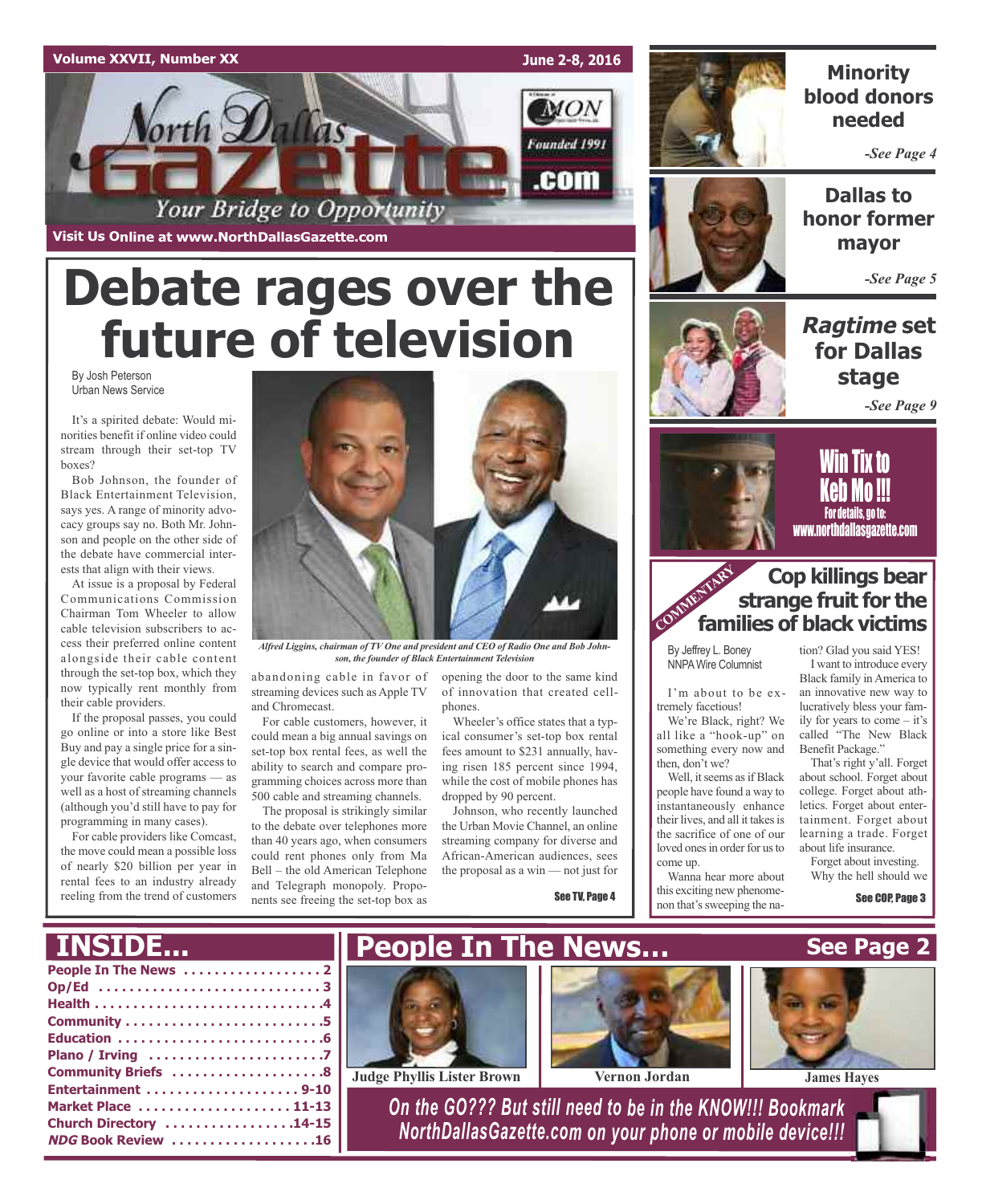### **Judge Phyllis Lister Brown**

J.L. Turner Legal Association (JLTLA) President, Emmanuel U. Obi, announced the passing of longtime member and supporter, District Court Judge Phyllis Lister Brown. Judge Lister Brown was 54 years old.

Judge Lister Brown received her bachelor's degree in science from North Texas State University, now the University of North Texas, and earned her law degree from Thurgood Marshall School of Law. Before becoming a judge, Judge Lister Brown served for



over 12 years as an assistant city attorney for the City of Dallas, and practiced law at the Zale Corporation; the Federal Deposit Insurance Corporation; the Law Firm of Brown, Robinson &

### **Vernon Jordan**

By Marc Morial President and CEO of the National Urban League

"Don't just give us money, and don't just show up for the Equal Opportunity Day dinner. That is not enough when you look at Black consumer power in this country. It's not enough for you to come and shake our hands and be our friends. We want in." — Vernon Jordan, National Urban League President 1971 -1981, on his message to corporate executives

The National Urban

League recently released our annual report on the social and economic status of people of color, the State of Black America. This year's edition, "Locked Out: Education, Jobs & Justice," was West, LLP; and Lorenzo Brown & Associates before founding the Lister Law

Firm. The Dallas City Council appointed Judge Lister Brown to be a municipal court judge for the City of Dallas in 1993. During her tenure on the bench, Judge Lister Brown was one of the inaugural judges with the City of Dallas' Community Courts and the New Life Opportunity Initiative, both designed to rehabilitate and revitalize Dallas communities. Judge Lister Brown was a pillar in the Dallas legal community and was sought out by other judges for her case management

especially significant because it marked the 40th anniversary of the report, first issued in 1976 by Vernon

In a video message Jordan recorded for the State of Black America® release, he recalled the tears he wept the night Barack Obama was

"It dawned on me that my tears were not really my tears, but they were the tears of my grandparents and my parents. They were the tears of all those black people who toted that cotton and lifted that bale," said Jordan. "The notion that Obama was going to be President, or that

Jordan.

elected President

skills. Prior to her election as a

judge on the 162nd Civil District Court in 2012, Judge Lister Brown was, and remains, a highly respected attorney in Dallas with years of civil litigation and trial experience. She zealously represented large and small businesses, governmental entities, and individuals in a variety of matters, including commercial litigation, banking, personal injury and family law.

Upon learning of Judge Brown's death, J.L. Turner President Obi remarked as follows:

"Judge Brown was the epitome of what a judge

any black person was going to be President, is stunning."

While we reflect this year on how far we've come since Jordan first issued the State of Black America®, Jordan's own life is a vivid illustration of the progression of civil rights throughout the latter half of the 20th Century and into the 21st.

"He is kind of the Rosa Parks of Wall Street," Harvard historian Henry Louis Gates, Jr., told Bloomberg. "He realized that the first phase of the modern civil rights movement was fighting legal segregation, but the roots of racism were fundamentally economic."

tor."

should aim to be. She presided with analytical rigor and demanded analytical stamina from those practicing before her. She was practical, wise, gracious and courageous. She was universally admired beyond the bench as well. In her service as chair of the J.L. Turner Gala Committee she worked hard to purposefully prime the legal pipeline. In the process, she enabled the JLTLA Foundation to raise hundreds of thousands of dollars, which helped countless brilliant Dallas students to attend law schools around the nation. Her life showed us, at our best, what we have the capacity to achieve, es-

A c c ording to the Bloomberg profile, published on the occasion of his 80th birthday last year: "As a young man in Jim Crow Georgia, his first job was chauffeuring a White banker who was shocked that he could read. Now he counts some of America's most wealthy and powerful citizens asfriends and CEOs of Fortune 500 companies are proud to call him a men-

Jordan himself often recounts what he calls his earliest political memory, listening to Georgia's segregationist Governor Eugene Talmadge on the radio in pecially in service to others. Those who knew her and were blessed to serve with her know the depth of the loss we suffered today."

President Obi is hopeful that the flags outside the Dallas Civil District Courthouse can be flown at halfmast as a tribute to Judge Lister Brown — a true legal legend.

The Homegoing Services for the Honorable Phyllis Lister Brown were held on May 27 from 6–8 p.m. with a wake following the next day at 11 a.m.

Both services were held at Concord Church, 6808 Pastor Bailey Drive, Dallas, Texas.

1943, when Mr. Jordan was only eight years old. "I have two planks in my platform," Talmadge said. "N\*\*\*rs and roads. I'm against the first and for the second."

Persuaded by a recruiter to apply to an integrated college in the north, Vernon enrolled at DePaw University in Indiana over his parents' misgivings.

"Here were Negro parents, both of whom had grandparents who were slaves, who to some extent were conditioned to the southern way of life," Jordan told author Robert Penn

See JORDAN, Page 4

### **James Hayes**

By Joann Holt *NDG* Special Contributor

The Dallas Summer Musical's production of Ragtime on stage now features two local boys as young Coalhouse Walker. James Hayes, a bubbly 7-year-old 1st-grader at St. Phillips School, stole the show from the talented cast when he ran on stage at the opening night performance. He alternates the role with 5 year-old Anthony Taylor, a Pre-K student at St. Phillip's School.

We were fortunate to get the following information and comments from the two youngest cast members.

James Hayes has played the drums since he was 3.



He plays for St. Luke Children's Choir, Salem Institutional Baptist Church children's choir, and his school's Chapel Service.

James says, "My favorite musical is 'Lion King'. I loved all the bright colors. I love all kinds of music but I really like to play along with Jazz and Christian

music. My favorite musicians are Michael Jackson and Cold Play. Besides playing drums onstage, I have been in Christmas plays at my church and school. I also performed playing my drums at the Black History Program. I am very excited about being in 'Ragtime'."

Anthony Taylor has loved participating in his school's theater program since he was four. He was a member of the ensemble for his school's "Destiny Musical" in 2016 and "Christmas Musical 2015-2016. He is interested in dancing singing, painting drawing, watching plays, visiting museums, running and soccer.

Anthony says, "I have not seen a Dallas Summer Musicals production yet. However, I saw my first musical for my 3rd birthday. I was on a Disney cruise and saw shows nightly for seven days. I have also visited local children's theaters, attended school plays at my dad's school, and for my 5th birthday, saw 'Peter Pan  $360'$ "

Anthony's favorite music is Jazz because he likes the sound of all the instruments. Favorite artist is Bruno Mars and Uptown Funk.

No doubt Anthony will get his wish to make people smile and laugh during the national touring production of "Ragtime." But most of us in the opening night audience also shed tears at the needless tragedy that befell so many of those 20th Century dreamers. "Ragtime" is a classic masterpiece with a message that is still as relevant as today's headlines.



*2 | June 2-8, 2016 | North Dallas Gazette*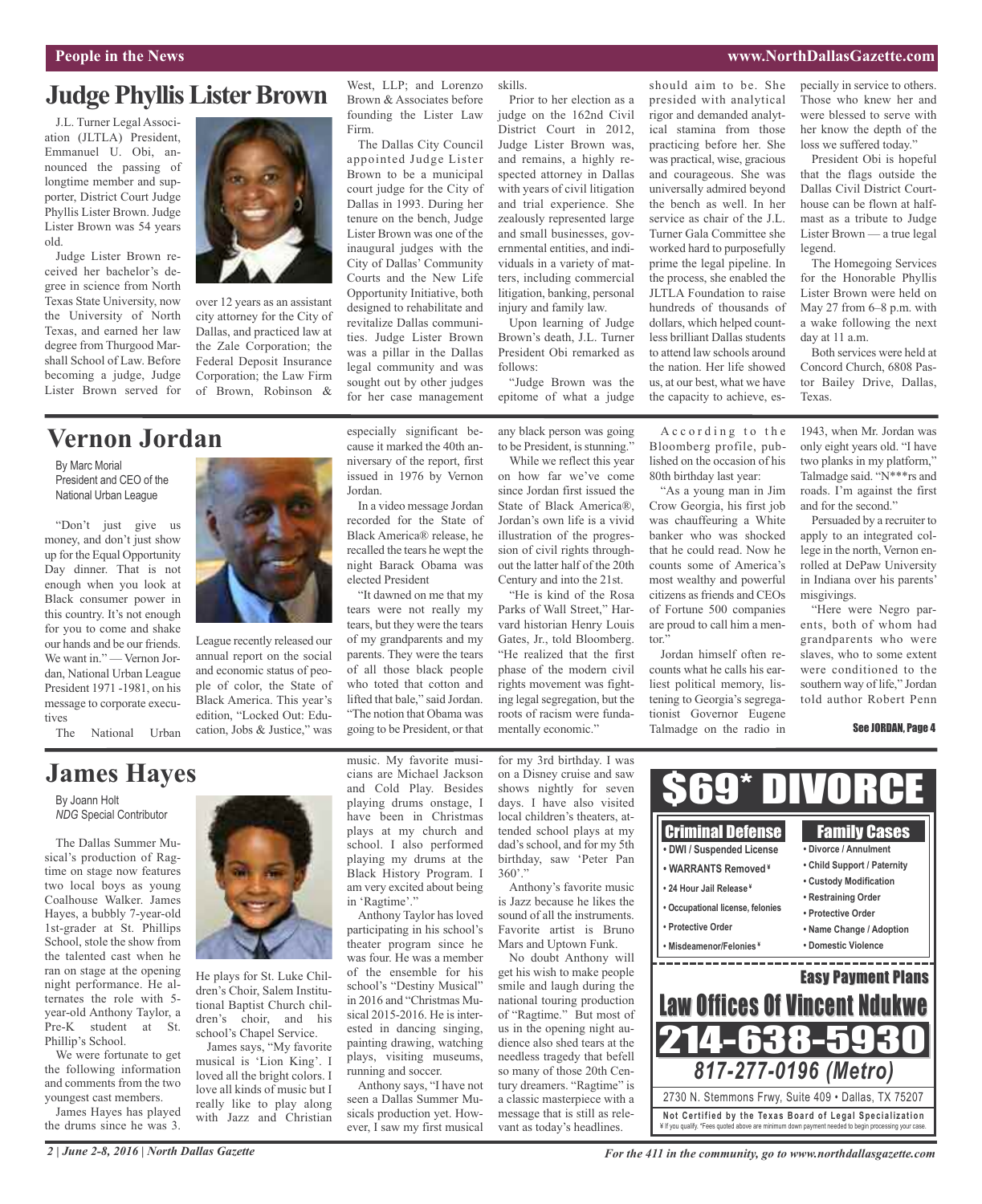#### **www.NorthDallasGazette.com Op-Ed**



*North Dallas Gazette assumes no responsibility for unsolicited material and reserves the right to edit and make appropriate revisions.*

### *"Do what you say you are going to do ... when you say you are going to do it.*

**Publisher's Office:** publisher@northdallasgazette.com

**Sales Department:** marketing@northdallasgazette.com

### **Editorial Department:**

editor@northdallasgazette.com

### **Online:**

www.NorthDallasGazette.com www.twitter.com/NDGEditor www.facebook.com/NorthDallasGazette www.pinterest.com/NDallasGazette

### STAFF

**Chairman Emeritus** *Jim Bochum 1933 – 2009*

**Published By** *Minority Opportunity News, Inc.*

> **Web Master** *Todd Jones*

**Special Projects Manager** *Edward Dewayne "Preacher Boy"Gibson, Jr. James C. Allen*

**Community Marketing** *Nina Garcia*

#### **Advisory Board:**

*John Dudley Myrtle Hightower Fred Moses Annie Dickson Cecil Starks Willie Wattley Coty Rodriguez-Anderson B. J. Williams Denise Upchurch Barbara Simpkins, ADVISORY BOARD SECRETARY*

### **Advisory Board** *Margaret Freelon David Wilfong*

### **Committees:**

*Public Relations Planning and Implementation* Cecil Starks, CHAIRPERSON *Business Growth Referral*

John Dudley, CHAIRPERSON *Program Policy Development*

Annie Dickson, CHAIRPER

*Quality Assurance* Myrtle Hightower, CHAIRPERSON Coty Rodriguez

*The North Dallas Gazette, formerly Minority Opportunity News, was founded in July 1991, by Mr.Jim Bochum and Mr.Thurman R. Jones. North Dallas Gazette is a wholly owned subsidairy of Minority Opportunity News, Inc.*

### **Stopping the violence in black communities starts at home**

By George L. Cook III

Every Memorial Day Weekend we all read or watch the stories on Facebook or other media about the number of people shot over the weekend in Chicago. Every year I hope that it's an old story from the previous year, which of

### **COP,** continued from Page <sup>1</sup>

pursue any of that stuff, when all we have to do is send our Black men, women, boys and girls out here to get killed by members of law enforcement?

I mean, with the rate at which cities across America are breaking the bank to pay off Black families after the death of their unarmed loved ones, it seems as if these cities have seemingly come to the conclusion that this is the best way for Black families to become financially free and then remain quiet about the lack of law enforcement accountability in this country.

Let's just look at examples, some as recent as last year.

I know you remember Freddie Gray, right? He was the 25-year old Black man who was murdered in police custody after suffering a severe spinal injury. Well, in September of last year, the city of Baltimore settled a lawsuit with his family for \$6.4 million. I know what you're saying. There were six officers who were indicted for Gray's death, right? Well guess what? Gray is still dead and the city of Baltimore never acknowledged the Baltimore police were wrong.

Just last month, the family of Tamir Rice, who was 12 years old when cops rolled up on him in 2014 and shot him to death in less than 2 seconds for having a toy gun, settled their lawsuit out of court with the city of Cleveland for \$6 million. Guess what? This Black family got a huge settlement and the officer who shot Rice got away with murder. No accountability whatsoever.

What about Eric Garner, the 43-year-old Black man who was choked to death on camera by an officer in July 2014? In July of 2015, New

Memorial day weekend at the time of this posting 49 people have been shot and 4 killed in Chicago. There will be the usual

course it is not. So far this

cries that Rahm Emanuel is not doing enough and that the current police superintendent, Eddie Johnson is not doing enough. Those

### York City settled a lawsuit with Garner's family to the tune of \$5.9 million and as usual, the officer who killed him got away with murder.

Then you have 50-year-old Walter Scott, who was shot down from the back in coldblood by a police officer in South Carolina. Starting to see a pattern? The city of North Charleston agreed to settle a lawsuit with Scott's family for \$6.5 million in October 2015. Although the officer, Michael Slager has been charged and was terminated, the city refused to acknowledge that the officer or the police department did anything wrong.

Shall I keep going?

What about Oscar Grant III, the 22-year old Black man and father, who was fatally shot in the back by a police officer at the Fruitvale station in Oakland in 2009 on New Year's Day?

The officer worked for Bay Area Rapid Transit (BART) and they agreed to settle a lawsuit brought by the family by giving \$1.3 million to his mother and \$1.5 million to his daughter. The officer resigned a week after the incident and was charged with murder but was only convicted of the lesser charge of involuntary manslaughter. The officer only served about a year of a two-year term and BART made no admission of wrongdoing.

Again, of course I'm being facetious when I suggest that Black families should make a decision as ignorant and selfish as choosing to sacrifice a loved one in order to become rich and get paid. However, asI look at what is happening all across the U.S., it seems as if Black families are being forced to accept cash settlements as a substitute for real accountability and payouts as

statements will be followed by the usual calls for better schools and tougher gun laws. Some will blame institutional racism or white supremacy, but no white supremacist shot anyone in Chicago this weekend.

That's all well in good and is most likely those things are true, but that

an alternative to true justice. After the fatal shooting on video and controversy surrounding Laquan McDonald, the 17-year old Black man who was fatally shot 16 times by a Chicago police officer, it took Chicago City Council members only five seconds to vote to approve a \$5 million settlement with the family. Until that video was forced to be released, there were no arrests and no accountability. The only thing we witnessed was another settlement with another family. Another satisfied Black Benefit Package recipient, right? Wrong.

These law enforcement officials that commit these irresponsible and fatal crimes currently have nothing to worry about and all of them continue to get their pensions and in many cases keep their jobs as if nothing ever happened. It almost seems as if these cities believe that the actions of these officers in their respective police departments are acceptable and justified.

It would be great to see these cities implement a policy that requires every member of law enforcement to have some form of Medical Malpractice Insurance or Wrongful Death Insurance, whereby premiums are paid by those officers. It should be a mandatory requirement, so that if they refuse to pay the premiums, they should not be allowed to work until they get insured. Another thing these cities should do, as it relates to incidents like this, is rather than having the city and its taxpayers shoulder the burden for police misconduct, they should have their job performance tied to their pension or the pension of all officers. By doing this, an officer would probably think twice and differently about their overall actions, because

doesn't negate the fact that we the black community must take some of the blame here too. This is not about agreeing

with Bill O'Reilly, Sean Hannity, and those of their ilk. This is about saving our young people dying on the streets including innocent

#### See HOME, Page 8

of the potential consequences that would come as a result of there being more internal accountability from their peers and superiors.

You already know it would make a huge difference in the way policing is handled, in that none of these rogue officers will be a fan-favorite of their peers, especially because they would not want to have their money and hardearned savings impacted by the irresponsible and rogue actions of one of their own.

Don't get me wrong. I'm pleased to know many of these Black families are getting some sort of financial retribution and financial justice for the untimely and tragic loss of their loved ones. However, I'm almost 100% certain that these families would rather have their loved ones here with them now.

It's beyond time that we put an end to this new nationwide trend of killing Black people, having their families file a lawsuit and then paying off these Black families after their loved ones were killed by an irresponsible and rogue officer. We can't allow this trend to continue and gain traction, as if having the lost life of a family member conveniently replaced by a mere vote from city council members and the distribution of a cashier's check in the name of the deceased.We want our Black men and women to live out their lives to the fullest. We don't want this "New Black Benefit Package" to become the new norm in the Black community.

*Jeffrey L. Boney serves as Associate Editor and is an award-winning journalist for the Houston Forward Times newspaper. If you would like to request Jeffrey as a speaker, you can reach him at jboney1@forwardtimes.com.*



**Contributing Writers** *Jackie Hardy*

**Editor** *Ruth Ferguson*

*Terri Schlichenmeyer Nicole Scott Michael Watts*

### *Hope Oriabure-King*

**Production**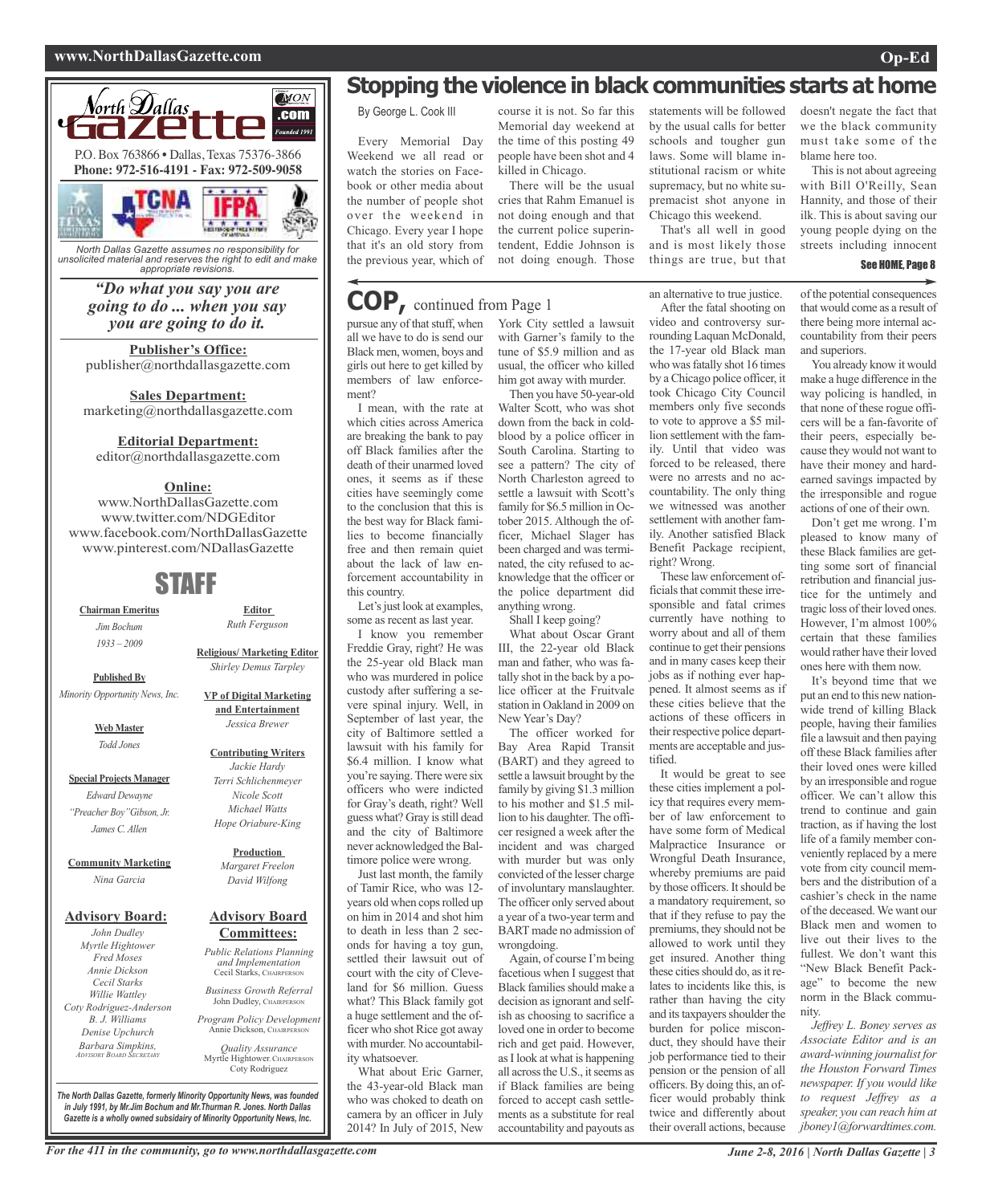### **Health www.NorthDallasGazette.com**

# **Road to recovery from food addiction**

By Beth K.

Since adolescence, I was either on a diet or cheating on one. I thought about food constantly. I could lose some weight but I couldn't reach or maintain a healthy weight. I had no idea that I was a food addict. I thought I just hadn't found the right diet yet. I was discouraged and hopeless.

I was never satisfied with the food I ate. If I was sticking to a diet, I felt deprived. If I was cheating, I felt guilty. I craved candy and baked goods from the moment I woke up. I would even binge on "healthy" or



*Those fighting a food addiction struggle to change their relationship with food. (Photo: Honey Tee / Flickr)*

"low calorie" foods. I basically grazed all day; my meals had no beginning or end.

One day, a co-worker shared that she had been maintaining a 150-pound weight loss for 14 years by

working a 12-step program called Food Addicts in Recovery Anonymous (FA). Though I was intrigued, it took me four years to get up the courage to talk to her about it. When I finally did, she took me to my first FA a sponsor. That was seven and a half years ago.

When I joined FA, I had 35 pounds to lose. I began to eat three weighed and measured meals daily consisting of regular foods in the quantities my sponsor suggested. I didn't have to buy any prepackaged food or pay fees. The weight melted away.

FA changed my life. I now weigh 140 pounds at 5'8", and I don't think about food all day. My meals satisfy me and I eat nothing between them. I abstain from flour and sugar, attend FA meetings, and do

meeting and helped me get what I can to help other I have learned to accept that food addicts. FA helped me realize that I needed more than a diet to stop eating addictively. I need a spiritual program of recovery.

> FA has also helped me cope with health challenges that cause daily chronic pain. There were days when searing pain threatened to leave me hopeless and isolated. My sponsor, other FA members, and regular FA meetings carried me through these difficult times. Helping other food addicts gave me a purpose even when I was confined to my bed for many weeks.

I must also weigh and measure my activity level so I can conserve my energy and take care of myself and my family. I am so grateful to FA for giving me the life I have today and freeing me from my obsession with food.

For more information about FA, please visit www.foodaddicts.org.

*Beth K. is a pseudonym. The author wishes to remain anonymous. Anonymity is not about shame, but rather about protected FA and keeping meetings safe for those in recovery.*

### **Minority blood donors needed for June 21 drive at Remington College**

*Banc de Sang i Teixits / Flickr*

sanc de

Teixits

Remington College Dallas Campus invites the community to give blood at the upcoming 3 Lives Blood Drive on the campus on Tuesday, June 21 from 8:45 a.m.- 2 p.m. Remington College's blood partner for the event is Carter Blood Care.

Remington College founded the 3 Lives program to be a national effort to recruit minority blood donors and help provide local hospitals with blood. Minority donors - particu-



larly African American donors - are in high demand because they provide blood with unique antigens that

are vital for patients with sickle cell disease and other blood disorders.

Nationally, Remington

### **JORDAN**, continued from Page 2

Warren in 1964. "They could never quite adjust to the idea of their boy even being in Green Castle, Indiana, the only Negro in a class of 400 students, and they felt their boy, their baby, their prize, would be happier and have less frustrations if he went to a predominantly Negro institution"

But his parents came to realize the significance of Jordan's choice the night a White classmate came to stay at the Jordans' home.

"In the middle of the night, my father got out of bed and came into my room and turned on the light and stood there with tears in his eyes, put the light out and went back to bed and said to

my mother, 'You know, this democracy thing is really here, and it's right here in my house."

Having struggled in college due to his sub-standard segregated education in Georgia, Jordan determined upon graduation to pursue a career in civil rights. After receiving his law degree at Howard University, he returned to Georgia where he successfully challenged the University of Georgia's discriminatory admissions policy.

Through the civil rights movement, he realized that economic empowerment would be the driving force for justice.

"In the 1960s, we conferred and defined the right

to check into a hotel," he said. "The 1970s were about providing the wherewithal to check out."

In a commencement address at Stanford University last year he said, "It's much easier to integrate a lunch counter than it is to guarantee a livable income and a good solid job. It is much easier to integrate a public park than it is to make genuine, quality, integrated education a reality. But that is the challenge at hand."

We are grateful that Vernon Jordan has dedicated his life to that challenge, and we are proud to continue his legacy.

*Marc H. Morial is the president and CEO of the National Urban League. You can follow Marc on Twitter @marcmorial.*

College has collected more than 13,000 pints of blood through the 3 Lives program. And since 1 pint of blood can save 3 lives, that is enough blood to save more than 39,000 lives.

While the focus of 3

Lives is to highlight the need for minority blood donors, everyone is encouraged to give blood at the event. Donors must be 17 years of age or older and 110 pounds. All the blood collected will go to local

hospitals and medical centers to help people in the community.

Remington College-Dallas Campus is located at 1800 Eastgate Drive in Garland. For more on the 3 Lives program, visit www.3Lives.com.

### **DALLAS ISD CUSTODIAL** & CAFETERIA STAFF JOB FAIR

### On The Spot Job Offers!

**SATURDAY, JUNE 4** 8 a.m.-12:30 p.m.

Emmett J. Conrad High School 7502 Fair Oave Ayemie, Ooltat, TX 7523

. Reduce your wait time for an interview by completing an application online before June 3 at www.dallasisd.org/careers. Click on "Non-Instructional."

. Bring resume/job history and State Issued Photo ID.

. Round trip transportation will be provided from central locations throughout the district. Call 972-925-5749 for details.



www.dallasisd.org/careers



### **Transportation to** Job Fair from

J.F. Kimball High School W.T. White High School North Dallas High School Townview Magnet Center Seagoville High School Wilmer-Hutchins High School

**Each of the six locations** above will have two buses and each bus will run two pickup/dropoff routes on this schedule: 7 a.m., 8 a.m., 9 a.m., 10 a.m., 11 a.m., noon

Children will NOT be provided.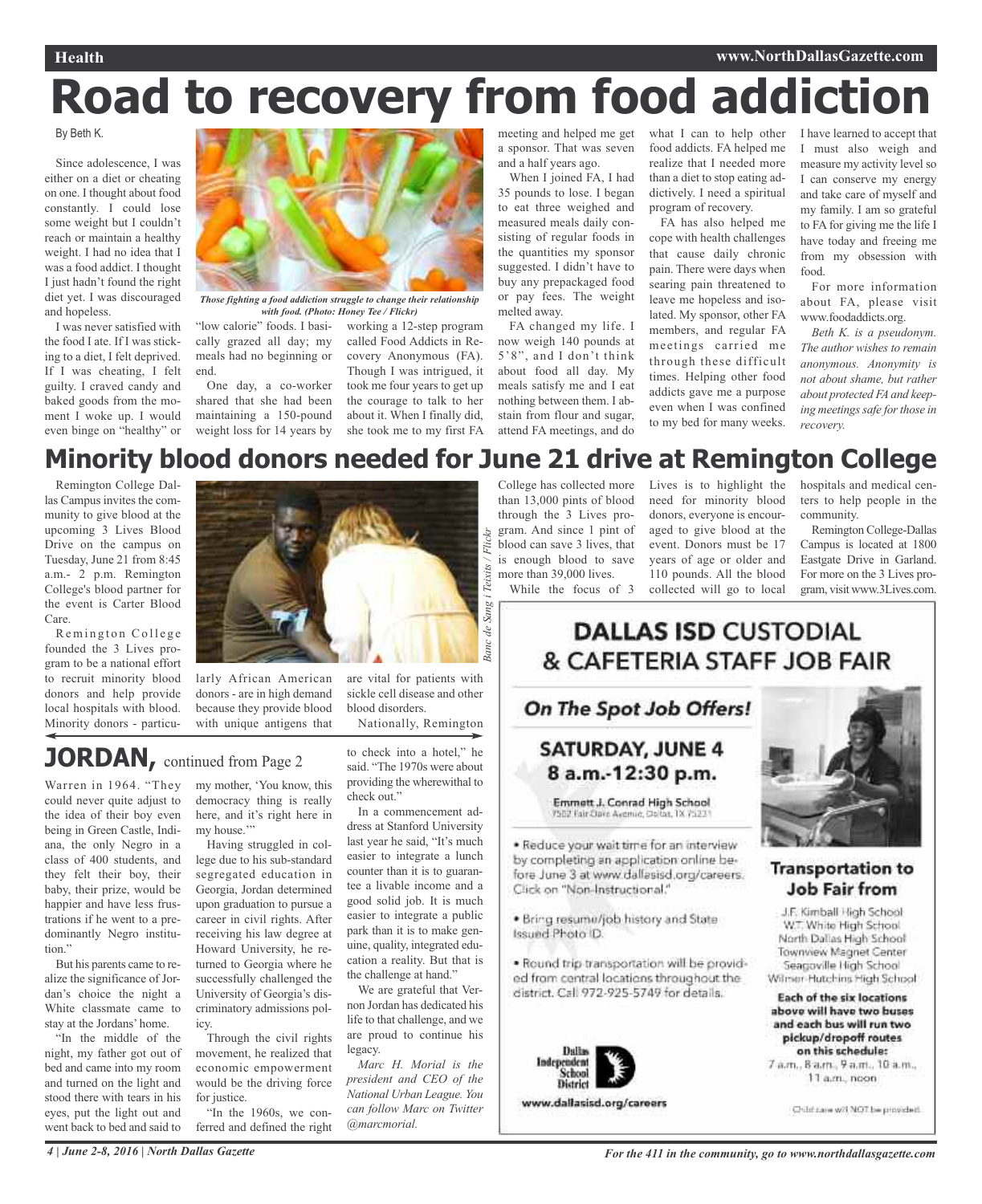## **Bridge to be renamed in Ron Kirk's honor**

By Michael Watts II *NDG* Special Contributer

A historical monument, a historical man, these two objects are coming into one.

On May 25, 2016, the Dallas City Council carried a motion to rename the bridge located on Continental Ave. in dedication of the achievements of Ronald Kirk.

Kirk was born in Austin, Texas on June 27, 1954. He

was the first African-American mayor in Dallas and Secretary of State for Texas. He served as the mayor of Dallas between the years 1995-2002.

In 1999, Kirk was reelected as mayor in a landslide with 74 percent of the vote. In 2001, Kirk resigned as mayor and ran for senate, losing to Texas Attorney General John Gramm with a 43-55 percent vote. In 2009, Kirk was nominated by President Barack Obama to serve as U.S Trade Rep and on March18, 20009 it was confirmed by the U.S Senate in a 92-5 confirmation vote.

Citing Kirk's hard work, recognition has been shown for the development of the Margaret McDermitt Bridge and the Trinity Park Concept. During a brief intercession at the city council meeting, members of the council had positive views

about renaming the Continental Pedestrian Bridge after Kirk.

"Ronald Kirk has left a legacy of love, laughter and leadership and it seems appropriate to rename the bridge to show our dedication and appreciation toward him", said Councilwoman Tiffini Young.

"I've known Kirk for 30 years and he is a good per-



**Community News**

## **SMUReads takes on issues of justice and equality**

Incoming SMU students will examine tough questions about justice, equality and poverty in their first college reading assignment – attorney Bryan Stevenson's book Just Mercy (Random House, 2014).

Students will read the book as part of the University's common reading program, an academic initiative that includes small-group discussions about the book before and after classes begin. Community members, alumni, book lovers and book clubs are invited to join SMUReads to take part in other smu.edu/smureads events surrounding the book.

Author Stevenson's free campus lecture is open to the public at 4:30 p.m., Thursday, Oct. 13 at McFarlin Auditorium, 6405 Boaz Lane. Preregistration is requested at smu.edu/smureads.

Bryan Stevenson founded the Equal Justice Initiative in 1989 in Montgomery, Ala., as a young lawyer recently graduated from Harvard Law School. As executive director, he leads a legal staff dedicated to defending those most desperate and in need – the poor and the wrongly condemned. One of his first cases was to defend Walter McMillian, who was sentenced to die for a highly publicized Alabama murder he insisted he didn't commit. In Just Mercy, Stevenson describes how the case transformed his understanding of mercy and justice.

"The true measure of our

commitment to justice, the character of our society, our commitment to the rule of law, fairness and equality cannot be measured by how we treat the rich, the powerful, the privileged, and the respected among us, " Stevenson writes in the book. "The true measure of our character is how we treat the poor, the disfavored, the accused, the incarcerated, and the condemned<sup>'</sup>

A New York Times bestseller and named one of the best books of 2014 by *The New York Times, The Washington Post, The Boston Globe, Time, The Seattle Times* and *Esquire*, the book also won the Carnegie Medal for Excellence in Nonfiction. In addition it won the NAACP Image

Award for Nonfiction, the las Public Library, Dallas Books for a Better Life Award and was a finalist for the Los Angeles Times Book Prize and the Kirkus Prize.

SMUReads partners include Barack Obama Male Leadership Academy, Barnes and Noble College, Coaching for Literacy, Dallas Independent School District, DISD African American Success Initiative, Dal-

**Register NOW for** 

Social Venture Partners, Friends of SMU Libraries, Highland Park Library, Reading for a Reason and Well Read Women of Dallas.

Past SMU common reading books include Station Eleven by Emily St. John Mandel; Nickel and Dimed: On (Not) Getting By in America by Barbara Ehrenreich; The Spirit Catches

You and You Fall Down by Anne Fadiman; The Devil's Highway by Luís Alberto Urrea; Dreams From My Father by Barack Obama; Zeitoun by Dave Eggers; The Immortal Life of Henrietta Lacks by Rebecca Skloot; The Big Short by Michael Lewis; The Other Wes Moore by Wes Moore and We Need New Names by SMU graduate NoViolet Bulaweyo.

summer & fall classes! northlakecollege Summer II classes begin July 12. Fall classes begin August 29. North Lake College

DALLAS COUNTY COMMUNITY COLLEGE DISTRICT



**Sendie Audulf Results For a Terratory of**<br>Introduce in future SUI record of of Future

likelide wat had A Law bedage Matyles Pa is by two term at particulars, Weights dates, and Substantiant I<br>Instituted but that a world plane show and read or a child OH while off a regular and manuscale area and<br>Instituted

These backet family fifted to a lost be a matter of a transporter of a finite than a subspace from the constants of (there are more stational \$50 m and of a mount method production further constant and the 2-per function.)<br>There offers the new code, this it could gappers in the top it is not good to sight perform who it the it are not h

*For the 411 in the community, go to www.northdallasgazette.com*

*June 2-8, 2016 | North Dallas Gazette | 5*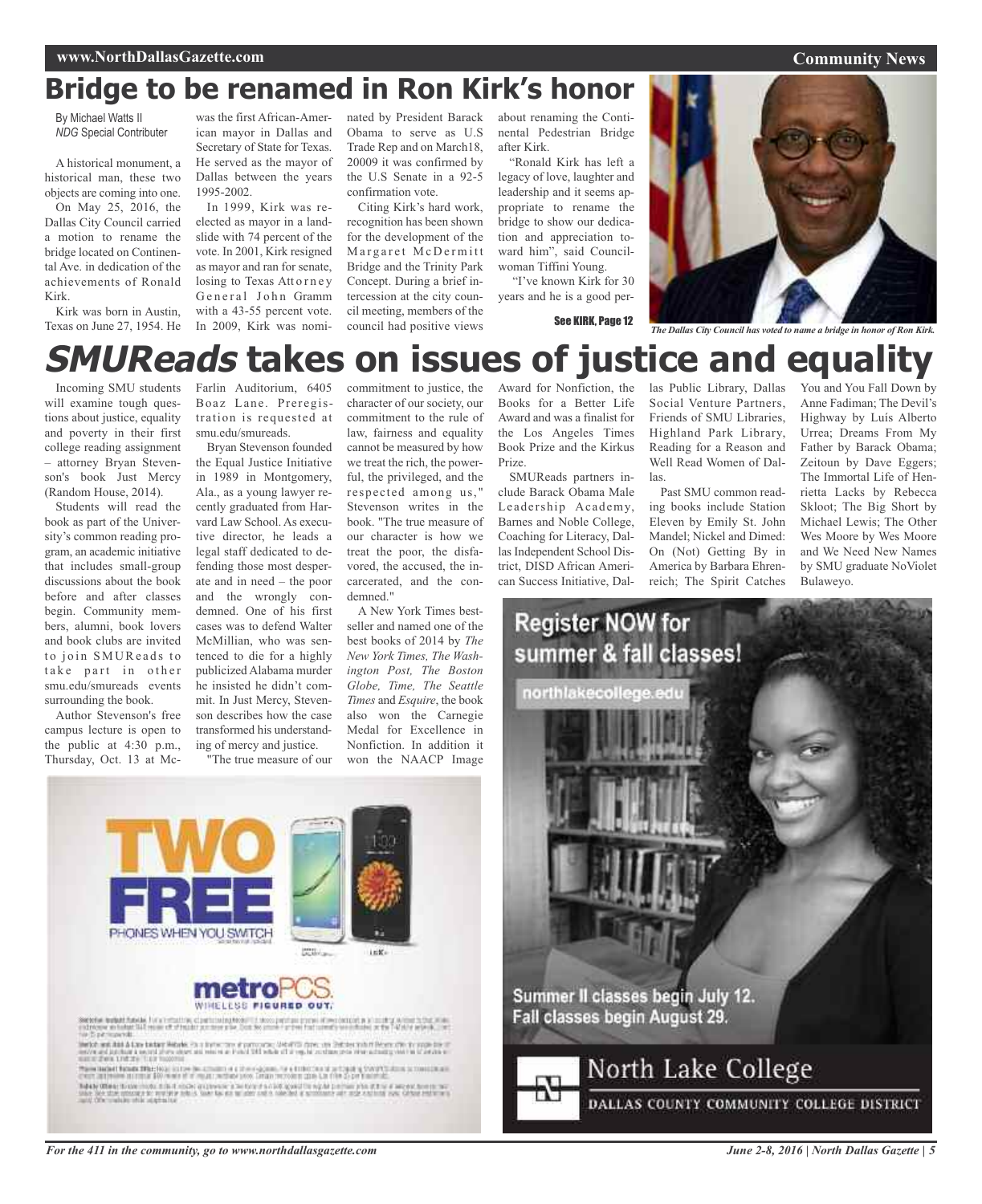### **UTA study examines academic experiences of Latino students at HBCUs**

ARLINGTON, Texas -- A new University of Texas at Arlington study reveals that Latino students experience academic and interpersonal validation from a variety of on- and off-campus individuals while enrolled in Historically Black Colleges and Universities.

But the study also shows there may be times when Latino students do not feel validated by the HBCU context, which can cause them to question their place on campus.

Taryn Ozuna Allen, assistant professor in the College of Education's Department of Educational Leadership and Policy Studies, examines the issue in the paper, "(In)validation in the Minority: The Experiences of Latino Students Enrolled in an HBCU," published online in the The Journal of Higher Education .

"This research is integral to higher education studies because some HBCUs are actively recruiting Latino students as they try to combat declining enrollment, economic challenges and for-profit competition," Allen said. "It is important to understand the students' experiences, and how we can best support them once they arrive on campus."

Prior research examining



*professor in the College of Education's Department of Educational Leadership and Policy Studies. (Photo: UTA)*

the nation's 105 HBCUs has largely focused on the experiences of African-American students and white students. Allen wanted to uniquely examine Latinos' experiences, specifically HBCUs in Texas, where the state's Latino population is quickly increasing. According to the U.S. Department of Education, Texas HBCUs enrolled 6,815 Latinos in 2001. During the 2011–2012 academic year, Latino student enrollment grew to 9,131 undergraduate students.

"As more Latinos enroll in some HBCUs, we need to further explore and understand their experiences," said Allen, who joined the UTA faculty in 2013 and has frequently contributed

to research on diversity and equity in education, and higher education trends and issues.

John Smith, interim dean of the College of Education, said Allen's research is an example of data-driven discovery, one of four core themes of UTA's Strategic Plan 2020: Bold Solutions | Global Impact .

"Dr. Allen's research is critical to helping educators to identify the challenges and meet the needs of all students on increasingly diverse and changing campuses," Smith said. "Every college student should have the opportunity to benefit from supportive faculty interactions and these strategies can potentially foster mentorship and academic validation."

For this study, Allen observed four female and four male Latino students who were enrolled in their second-to fifth-year at Texas Metropolitan University, a pseudonym used to maintain the actual institution's confidentiality. Five of the students lived on the urbanarea campus; and all, but three were first-generation college students or indicated they were from low socioeconomic backgrounds. Their majors included liberal arts, business,

natural sciences, and fine arts.

Allen also conducted interviews, a questionnaire and used analytic memos to encourage the students to be active members of the university's learning community and to overcome obstacles in their adjustment to college. Among the findings, stu-

dents recalled feeling validated by relationships with faculty members, campus administrators, and peers, who challenged the Latino students to strive and to accomplish more academically. Peers provided encouragement to each other through friendships and support groups.

Latino students benefited from the university's small class sizes and prolonged courses, such as Saturday classes. One student, using the pseudonym George, said the smaller class sizes helped participants feel valued because professors were able to provide individualized assistance.

"They (TMU faculty members) gave me more attention than I had in all of grade school, junior high, and high school," he said. "It's small, but at the same time, I don't have 125 people in one class the way a lot of my friends do, and

you're just a Social Security number there."

Extracurricular responsibilities presented key barriers to academic validation. External influences, such as work responsibilities, limited the amount of time some students were on campus. Consequently, some students were unable to personally connect with their professors.

Impediments that students mentioned regarding interpersonal validation related to their minority status on-campus. Students wanted to see more Latinos on the campus website and brochures. A student, using the name Laura, described a personal struggle as an ethnic minority on campus.

"It is different coming from a school, like predominantly Mexican, Latinos," she said. "From the majority to the minority is really different."

Laura expressed feelings of loneliness and marginalization in her first year. She recognized she represented an ethnic subgroup on campus, and that status caused her to feel inferior to her peers. In her second year, Laura was able to secure on-campus employment to slowly connect to staff members and students, but she depended most on her mother's support as she pursued her degree.

Similar to previous research demonstrating the importance of Latino parents and family members on Latino students' aspirations, choice, and persistence, this study revealed the importance of family in offering academic and interpersonal validation.

Allen said she hopes her research will assist HBCUs who implement recruitment strategies to attract prospective Latino students.

"This study sheds light on some of the benefits and challenges Latino students can encounter at HBCUs," Allen said. "As a result, HBCU faculty and administrators can explore whether these issues are occurring on their campus and then work to address them by doing such things as developing and implementing cross cultural programs, supporting Latino-based organizations, offering materials in Spanish, particularly for bilingual parents, and promoting a sense of community."

She added: "These initiatives will not only validate the Latino students currently enrolled at the HBCU, but also accurately portray the student body."

**ACCOUNTING** 

### **Collin College respiratory care program wins national award**

For the fourth consecutive year, Collin College's Respiratory Care program received the Distinguished Registered Respiratory Therapist (RRT) Credentialing Success Award from the Commission on Accreditation for Respiratory Care (CoARC).

The award recognizes criteria including positive job placement and credentialing success of 90 percent or above. From a program effectiveness perspective, the CoARC views the RRT credential as a measure of a program's success in inspir-

ing its graduates to achieve their highest educational and professional aspirations. The programs must also have three or more years of outcomes data and hold accreditation without a progress report.

Last year, Collin College respiratory students had a 100% credentialing success rate for both the Certified and Registered Respiratory Therapist exams. All students secured employment shortly after graduation. In addition, 33% of last year's group achieved the Neonatal Pediatric Specialty credential, which required them to pass an additional exam.

According to Michelle Millen, interim dean of Academic Affairs at the college's Central Park Campus, respiratory care students receive intensive clinical training.

"An exemplary program, Collin College's Respiratory Care program also offers students enhanced simulation experiences in the respiratory laboratory housed in the new Health Sciences building," Millen said.

## **Learn More, Earn More**



Program Cost: \$1,200 Iraining in less than one year, and demand expected to grow 25% by 2024"

Global anglowed statistics in certification programs awardate of diminue claimpe edu. "Exhibited cost for bones and supplies with to cannot turing rates. List objects the manager het mobiled. John can will will as a program, ""Bunan of Lobar Statistics

SMART STARTS HERE. **Brookhaven College** 淋. BrookhavenCollege.edu/Programs **DALLAS CONTECIMINATY COLLEGE DIVINET** he equal apportunity institution.

Program Cost: \$3,840

Avg. National Salary: \$65,940\*\*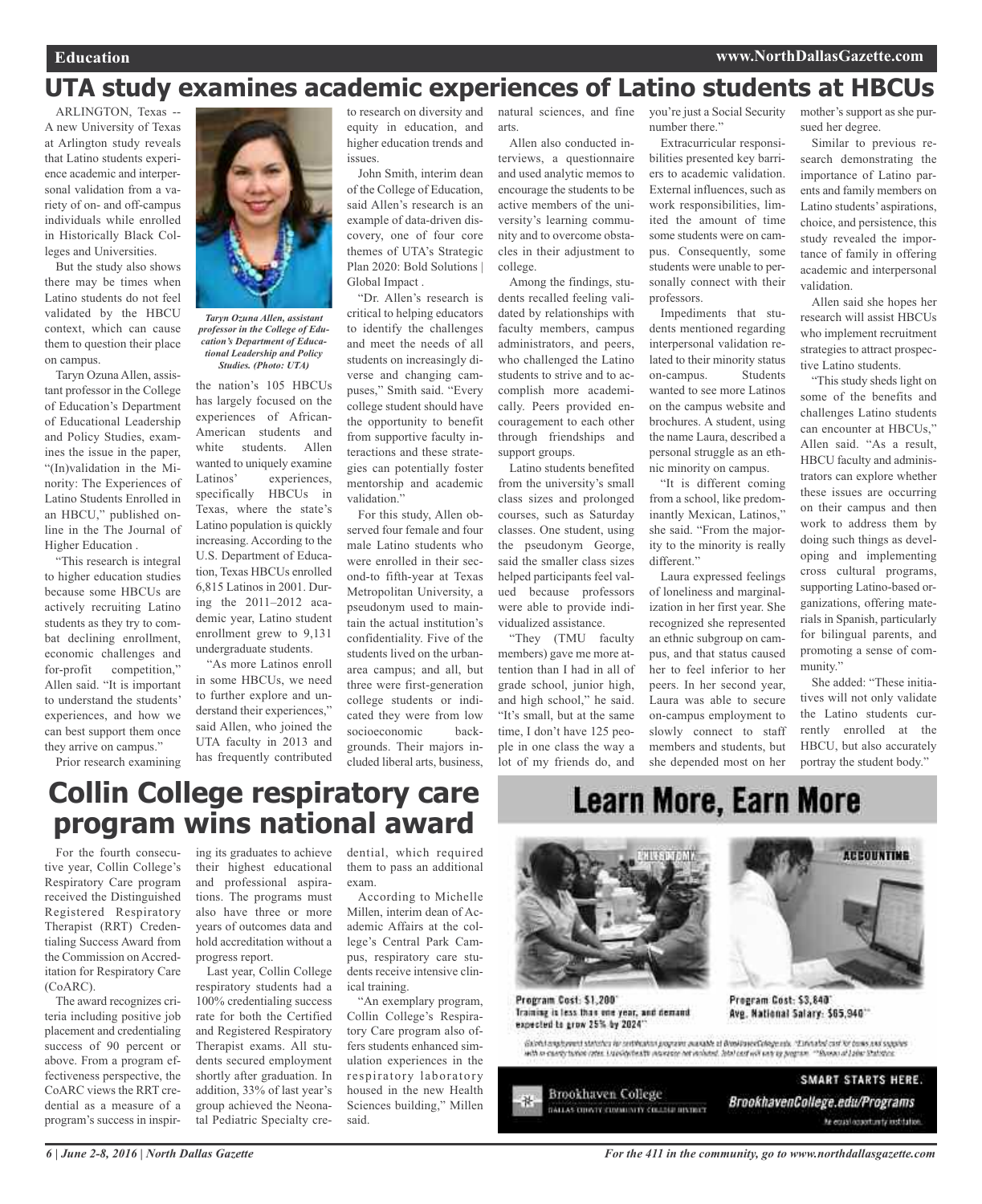### **www.NorthDallasGazette.com Plano** / **Irving**

## **Eric Ogle Named Principal of Irving's Lamar Middle School**

Superintendent of Schools Jose L. Parra, Ed.D. named Eric Ogle, a 13-year employee of Irving ISD, principal of Lamar Middle School at a faculty meeting this afternoon. Ogle is currently the associate principal at Nimitz High School where he assists with all areas of leadership, including the oversight of instructional programs, facilities management and administrative responsibilities. He will begin transitioning to his new position at Lamar Middle School this month.

Having worked at Lamar Middle School as a teacher and administrative intern from 2008 to 2010, Ogle is very familiar with the Lamar community. His other positions in Irving ISD include serving as assistant principal and dean of instruction at Barbara Cardwell Career Preparatory Center, summer school principal at Nimitz High School, teacher at Cardwell



(when it was known as the Union Bower Center for Learning) and as a site director for the 21st Century Community Learning Center.

"I had the opportunity work at Lamar for two years, and I'm excited to return," says Ogle who describes this as a bit of a homecoming. "I know what a special place Lamar is, and how much pride the

### **TV,** continued from Page <sup>1</sup>

minority consumers but for minority programming not carried by cable.

"I want an open forum for every minority or independent producer who wants to produce content," he said in an interview with Urban News Service. "And I'm willing to compete with my content channels" — Urban Movie Channel or Acorn TV (which streams British programming) — "with whoever comes along and programs to get to the consumer."

President Barack Obama and several Congressional Black Caucus members also support the proposal.

But opponents say that if cable TV providers lose the money people are paying to lease their boxes, they would have less money to pay minority channels such as BET and TV One for subscribers.

Alfred Liggins, chairman of TV One and president and CEO of Radio One, told

Urban News Service in a statement that the proposal, known as "Allvid" regulations, is "nothing more than a sweetheart deal for Big Tech, letting companies like Google strip-mine the value of our work for their profit."

"Niche and minority-focused networks like TV One could be relegated to the remote reaches of the channel guides, or buried at the bottom rung of search results — depriving audiences of diverse viewpoints and threatening the very survival of networks like ours," said Mr. Liggins, who launched the Future of TV Coalition in opposition to the proposal.

Wheeler's statement said the new structure would encourage minority programmers to innovate.

"When it's easier for content creators to reach consumers, we would expect this to lead to more and better programming accessed more easily, especially mistudents and staff have in their school. It is my desire to continue building on that pride, to work collaboratively with faculty, and to positively impact the entire school community."

Ogle says he is focused on working collaboratively with the faculty at Lamar to be the best version of themselves, consequently guiding students to be the best version of themselves. "I'm

nority, independent and international programming," said the chairman's proposal.

But major African-American, Asian-American and Hispanic-American organizations — such as the NAACP, National Action Network, National Urban League and the Rainbow PUSH Coalition — doubt FCC assertions that copyright and privacy protections will remain the same under the new arrangement.

Evan Swarztrauber, communications director of the think tank TechFreedom, said minority organizations are in part worried that the tech companies poised to win in an open system are the same companies that have yet to show a commitment to diversity in hiring or content. And so minority groups have joined in common cause with cable companies.

"They're very concerned, and that's why they're teaming up with the companies to oppose it," he said.

excited to lead the students through the challenges and adventures that they'll face in middle school, high school and beyond," he says.

"Mr. Ogle is an exceptional school leader who has the experience, skills and commitment necessary to lead Lamar Middle School to greater levels of success," says Associate Superintendent of Academic Services Adam Grinage, Ed.D. "His belief that all students deserve the best educational opportunities available to them drives him to perform every day. The administration is confident that Mr. Ogle will serve the students, staff and parents well as its new principal."

Prior to joining Irving ISD in 2003, Ogle taught at Boswell High School in the Eagle Mountain-Saginaw ISD, managed several restaurants and served as a youth minister for a church in Decatur.

Johnson said he understands the opposition from cable programmers.

"It's a natural instinct," he said. "If you've got a channel that targets a certain group, do you want 10 channels targeting that same group? You'd want to keep your monopoly hold over that audience."

Ogle holds certifications in secondary English, secondary communication applications, English as a second language and educational administration. He earned two bachelor's degrees (one in language and composition, the other in

communication studies) and a master's degree in secondary education from the University of North Texas in Denton. Ogle also earned a master's degree in educational leadership and policy studies from the University of Texas at Arlington.

Win Free NDG Prizes & Giveaways!



Be among the first 100 NDG YouTube subscribers and win prizes & giveaways to the hottest concerts and events in the DFW area.



Search for and subscribe to the North Dallas Gazette **Channel on YouTube** 



### **INJURED IN AN ACCIDE** Let Us Get You The Help & Money You Deserve

Auto Accidents 18 Wheeler Wrecks Slip & Fall

(214) 749-0040

We Also Handle Criminal Defense & Wills and Probate

**Gina Smith & Associates** 2141749-0040



Free Parsonal Injury Consultation: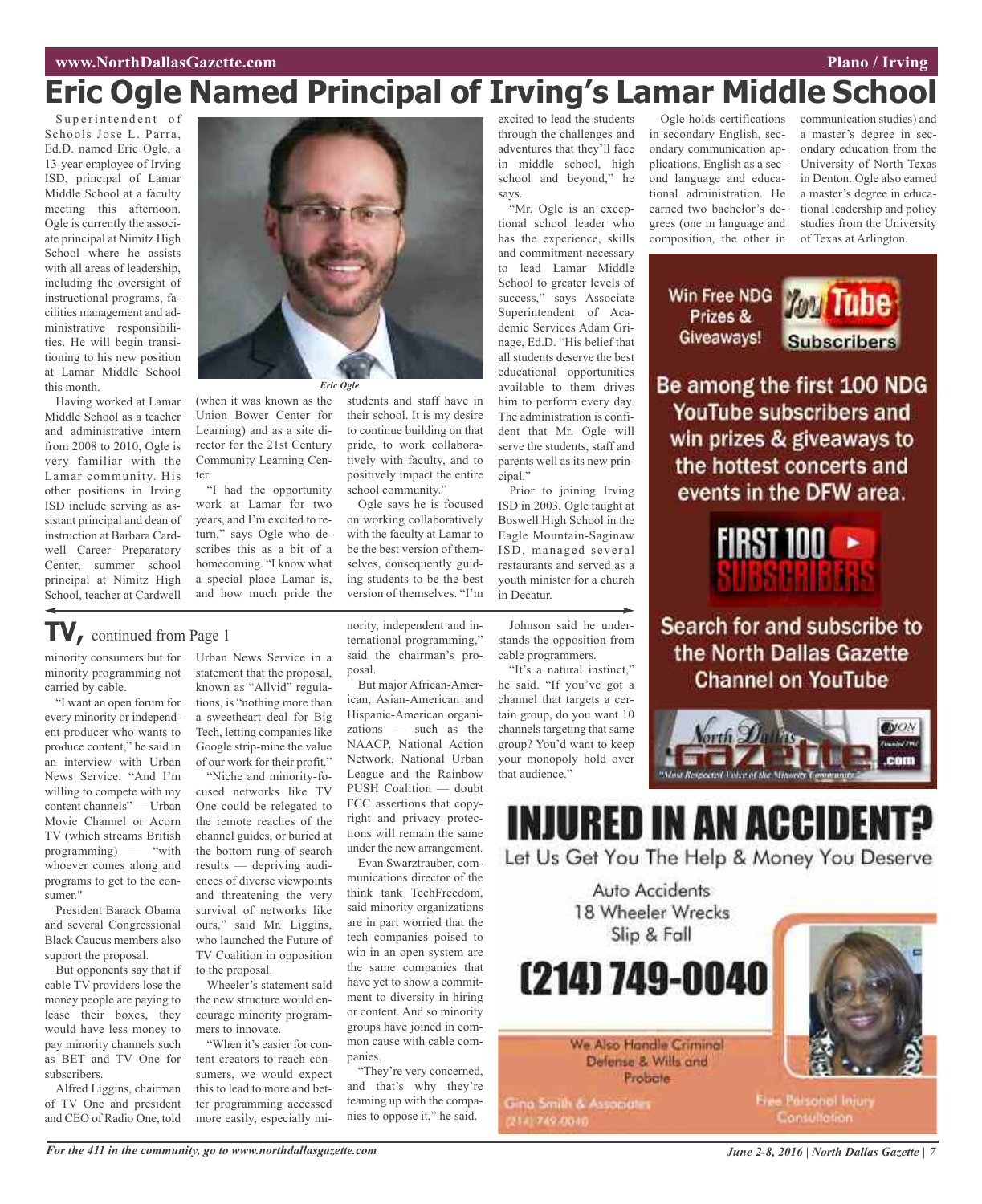### **Community Briefs**

### **CARROLLTON Free irrigation inspections**

Through the City's Save Water by the Yard program, free irrigation inspections are now available. Eligible Carrollton Water Utilities residential customers, with in-ground irrigation systems, can apply to receive the inspections through Sept. 30 or until the funds are exhausted.

Save Water by the Yard inspection service includes a consultation by a licensed irrigation expert who will check the settings on the sprinkler system's control box, check all system lines for leaks and improperly functioning sprinkler heads, and provide customers with tips on system maintenance and water conservation. Residential customers who previously participated in 2014 or 2015 are ineligible for an inspection in 2016. If interested in this service, residents should call 972-466-3000 for more information or to make an appointment for an inspection.

#### **Cool Tuesday Movies at JRL Begin June 7**

Josey Ranch Lake Library (1700 Keller Springs Road) kicks off two months of Cool Tuesday Movies on June 7 with a showing of Minions.

Ages 6 and up are invited to attend; movies start at 1 p.m. Popular and fun family films will be shown

young children riding their bikes or jumping rope. This is about us taking care of

**HOME,** continued fromPage <sup>3</sup>

Now I know that there are several organizations and churches out there working to stop the violence in black neighborhoods who get little to no press. I know some somehow think that President Barack Obama can somehow do more to keep teenagers and young men children that live in OUR communities from killing

us.

each other.



*The Labyrinth Walk Coffee House in Oak Cliff is offering 2nd Sunday Jazz on June 12 from 5-7 p.m. (Photo: Maxime Auger / Flickr)*

throughout June, July, and plete listing of times and lo-August. Bring a pillow or comfy sleeping bag to relax on during the movie.

For more information or a complete list of upcoming movies, contact the Library at 972-466-4800 or visit cityofcarrollton.com/library.

### **GARLAND Summer nutrition program returns**

The City of Garland will again host the Summer Nutrition food service program beginning Monday, June 6. During the program, free meals will be provided to all children age 18 years and younger, regardless of race, color, national origin, sex, age or disability, and there will be no discrimination in the course of the meal service. Meals will be provided on a first come, first served basis.

Check in at NorthDallasGazette.com for a com-

ers, organizational leaders, and President Obama are not in our homes teaching OUR/YOUR values and right from wrong. That's the parent's job. If for some reason the parent can't or won't teach their children to value all human life then it falls on extended family

and the community.

Our children must be taught from an early age that all life including theirs and those that look like them is valuable and not to be taken on a whim. The simple fact of the matter is that when people know bet-

cations.

### **IRVING Irving companies rank high in** *Forbes*

**survey** Forbes has released its annual list of the world's 2000 largest companies and 7 have a large presence in Irving.

The Irving companies include:

9) ExxonMobil

12) AT&T 477) Kimberly-Clark 1011) Dr Pepper Snapple 1126) Fluor Corporation 1334) Pioneer Natural

Resources 1534) Celanese

Five-hundred eightyseven companies from across the U.S. made the list, including 52 from Texas. The comprehensive list is meant to measure the biggest, most powerful and most valuable companies in

the child's fault but ours.

Yes, we need more procommunities. As individuthe world. The ranking is based on a mix of four metrics: sales, profit, assets and market value.

For the full list, please visit: www.forbes.com/global2000.

#### **LEWISVILLE Office hours changing at city hall and annex**

Beginning Wednesday, June 1, hours of operation will change at Lewisville City Hall, 151 W. Church Street, and at the Municipal Annex, 1197 W. Main Street. The buildings will be open 7:30 a.m. to 5:30 p.m., Monday through Thursday, and 7:30 a.m. to 11:30 a.m. on Friday.

Offices and services in City Hall include Human Resources, water bill payments, Permits and Inspections, City Manager's office and the City Secretary's office. Offices and services in the Municipal Annex include Municipal Court, Parks and Leisure Services administration and Police Department administration. The new times will allow

residents the opportunity to come before or after work to handle any city-related business. Even with the new hours, residents will be able to pay their water bills through other means, including mail, a drop box located in the City Hall west parking lot, online with a credit card on payment.cityoflewisville.com, or automatic bank withdrawal.

### **OAK CLIFF Sunday Jazz**

2nd Sunday Jazz Jam on June 12 from 5 to 7 pm. Admission is free but the promise the experience priceless. The donations received will be divided among the musicians. The Labyrinth Walk Coffee House is located at the Unitarian Universalist Church of Oak Cliff, 3839 W. Kiest Blvd., Dallas. Other musicians are invited to join. However, they ask if possible, but not required, please **RSVP** jazzjam2015@labyrinthwalkcoffeehouse.com so they can have a headcount.

### **PLANO Sewer overflow**

The City of Plano is reporting a sanitary sewer overflow at 5501 West Plano Parkway. It began overflowing at 6:45 p.m. Tuesday. The overflow has exceeded 100,000 gallons.

Although the City of Plano has experienced an overflow of domestic

wastewater, the public drinking water continues to be safe for consumption.

Persons using private drinking water supply wells located within 1/2-mile of the spill site or within the potentially affected area should use only water that has been distilled or boiled at a rolling boil for at least one minute for all personal uses. Individuals with private water wells should have their well water tested and disinfected, if necessary, prior to discontinuing distillation or boiling. Persons who purchase water from a public water supply may contact their water supply distributor to determine if the water is safe for personal use. The public should avoid contact with waste material, soil, or water in the area potentially affected by the spill. If the public comes into contact with waste material, soil, or water potentially affected by the spill, they should bathe and wash clothes thoroughly as soon as possible.



*8 | June 2-8, 2016 | North Dallas Gazette*

But the fact is church lead-

*For the 411 in the community, go to www.northdallasgazette.com*

ter they do better. If a child does not learn that it's not

grams offering our young men and women more choices of things to do when not in school to keep them off the streets, but the onus is on us to not only demand but to implement those programs. Waiting on the government to fix this problem is like waiting on your cousin who owes you money to pay you back, it isn't happening. We have to not only march and holding prayer vigils but get to work actually doing something in our

als, we can volunteer to coach or start a basketball team/league, start scouting troops in your community,

mentoring programs, or after-school enrichment programs. I'm sure many of you can think of many more things that we as individuals can do.

We have to do better in keeping OUR children alive. Yes, we must call out government for their part in this, but we must also do our part.

*George Cook is the vice president of the Hillside NJ School Board - you can read more of his views at A fri c a n A m e ri c a n r e ports.com.*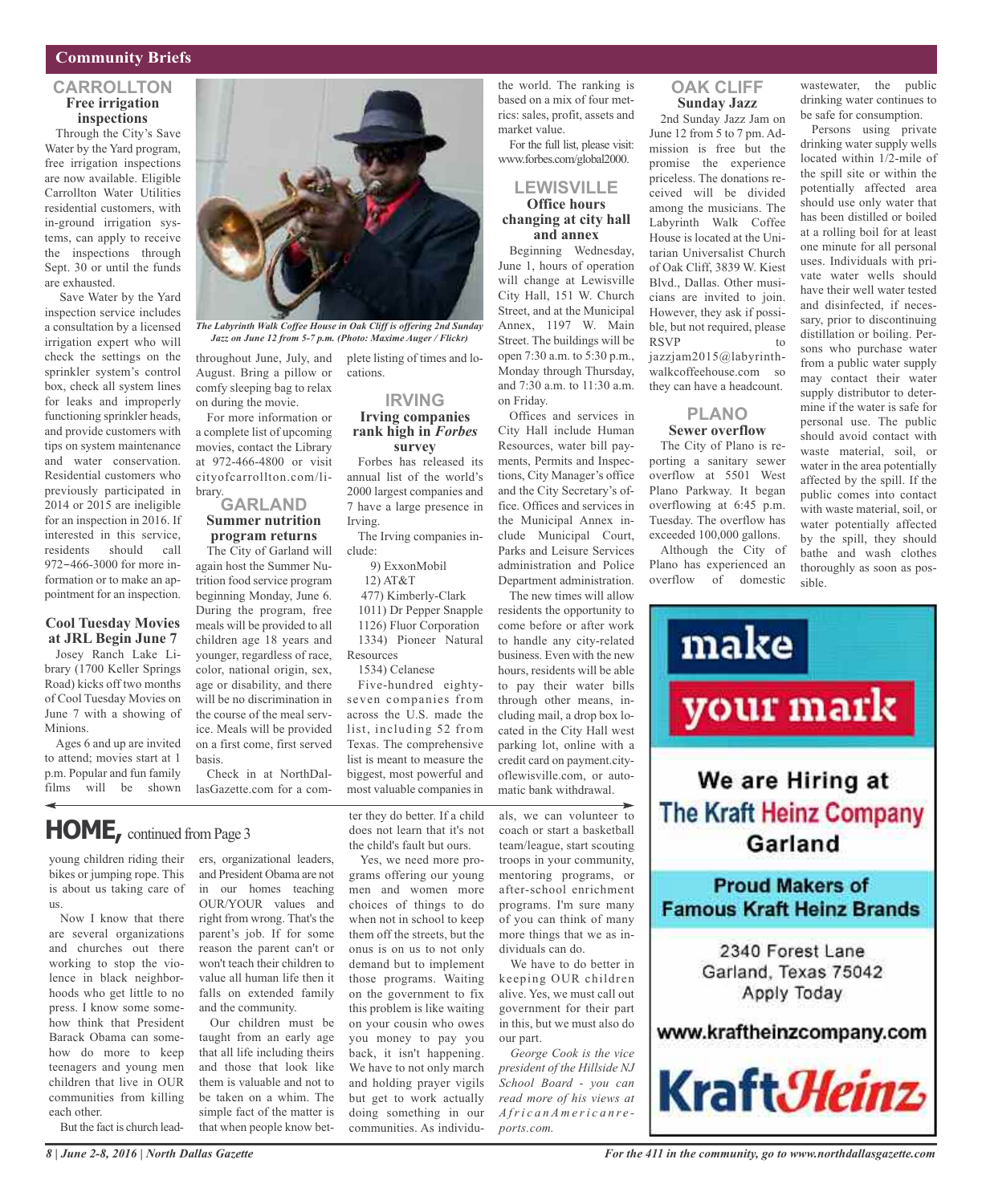## **Powerful Ragtime presented by Dallas Summer Musicals**

By Jo Ann Holt NDG Special Contributor

A powerful production of "Ragtime" is onstage now through June 5 at the Music Hall at Fair Park. The national tour is presented by Dallas Summer Musicals. Based on the 1975 prizewinning novel by E. L. Doctorow, "Ragtime" is the quintessential American musical. Set during the early 1900s, the award-winning musical focuses on three very different people and their families. Set during a time of great change and upheaval for the country, it's sad to realize traces

of the racial prejudices that tore the country apart then still exist in the 21st century.

"Ragtime" is a profoundly moving experience. But it requires an audience to pay very close attention. There are so many characters involved–including such real life figures as activist Emma Golfman and tycoons Henry Ford and J. P. Morgan–that it can get a little confusing for those who haven't read the novel.

With a book by Terrence McNally, music by Stephen Flaherty, and lyrics by Lynn Ahrens, "Ragtime" was nominted for 13 Tony

Awards when it opened on Broadway in 1998. Directing and choreographing the national touring production is Marcia Milgram Dodge.

Kate Turner dazzles as an upper-class WASP wife and mother. Her lilting voice and passion for justice make her the shining star of this poignant story. She opens her arms and her home to the baby found hidden in the garden. Chris Sams also stuns with his great voice and compelling stage presence as talented musician Coalhouse Walker. When his personal life takes a tragic turn, he resorts to violence in his search for justice. The

love story between Coalhouse and beautiful browneyed Sarah (Leslie Jackson, another riveting performance) brings everyone to tears.

Alighter touch is provided by Tatch, an idealistic Jewish immigrant. Delightfully played by Matthew Curiano, the artistic immigrant's visions and dreams are fully realized. Be warned that everyone doesn't fare that well in this morality tale.

For more information about the show or the DSM season, or for ticket information, please visit www.dallassummermusicals.org.

**JUBIL** 



*Ragtime returns to Dallas Summer Musical Stage (IMAGE: DSM)*

On Stage May 27- June 26, 2016

### Vince Gill, Dave Koz and **Keb' Mo to perform at ATTPAC**

Marcus Miller while spotlighting eclectic, virtuoso performances — Keb' and his wife, Robbie, persevered through a challenging patch

"I had to learn more about myself," Keb' says, "and in

in their marriage.

The nonprofit AT&T Performing Arts Center and AEG Live are bring threetime Grammy award-winning blues musician Keb' Mo' to perform at 8 p.m. Thursday, June 2, 2016 at the Majestic Theatre in downtown Dallas. NDG Readers can still win tickets!

Three-time Grammy winner and visionary rootsmusic storyteller Keb' Mo' embarks on a new chapter in his career with the April 22 release of BLUESAmericana on Kind of Blue Music. The disc is a signpost of artistic and personal growth.

"I only make albums when I'm inspired to, and these 10 songs come from a very honest place," Keb'relates. "BLUESAmericana is the beginning of the next phase of who I am." The disc will be accompanied by Keb's most extensive tour in years.

Achieving this wasn't easy. In the period since the unveiling of 2011's 'The

Reflection' — which paired Keb' with India.Arie,



doing that I felt a personal shift."

Ticket can be purchased, online at www.attpac.org, by phone at 214-880-0202 or in person at the AT&T Performing Arts Center Information Center at 2353 Flora Street.

### **North Dallas Gazette** The most popular source for entertainment events! Fords Datas Gaurie is the farmi-graving

detailler br DFS' cours with rom thin (6,00). nentih salar reakratip. 10,000 woddy sewspaper developed vetering that the chief has an actually fartner with Next Della: Gentil, and let us get the and out shows make upcoming event! Contact: V/P of Entertainment Ms. Jessica Brewer to find out how connomical it. is to get optimum exposure. 972-665-0170 **12 1711** 图 (例)

"This comedy had the audience stamping its feet in high glee" - Cleveland Press What happens when<br>a bank is robbed a bank is robb<br>and the thieve Written by accidentally drop Judi Ann Mason 850K in the lap of the<br>bank fantlor. Fourtly<br>caruples are tested<br>with what to slo with Directed by Dennis Raveneau that much money, the<br>results of which are downright Hiharloud

www.jubileetheatre.org

Phone 817-338-4411

*NDG Entertainment Ticket Giveaway!!! Visit us on Facebook to win tickets to the Taste of Dallas, June 3rd, 4th, 5th, 2016!!!!*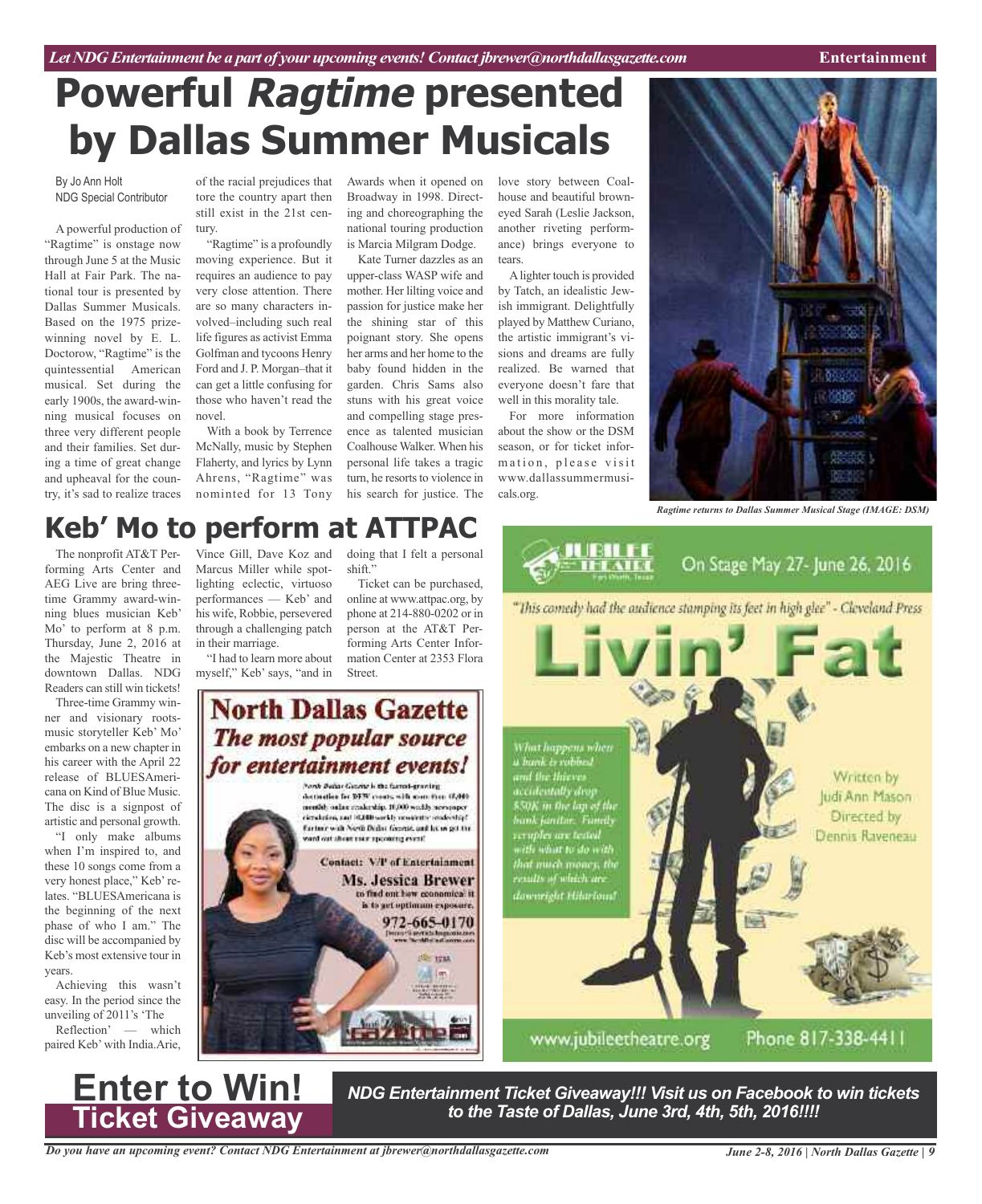# **Roots remake targets younger audience**

By Freddie Allen NNPA National News Editor

Tony Award winner Anika Noni Rose admitted that she questioned why Mark Wolper, the son of the producer of the groundbreaking 1977 miniseries "Roots," would ever consider returning to that story.

The original miniseries, based on Alex Haley's Pulitzer Prize-winning 1976 novel "Roots: The Saga of an American Family," won nine Emmy awards and was watched by more than 50 percent of United States population. The miniseries inspired scores of families to trace their own genealogy, according to the Christian Science Monitor.

With the legacy and emotional burden of the original "Roots," Rose said that she needed to understand the mindsets of the producers, their plan and what they were trying to accomplish with the remake.

When Mark Wolper sat down to watch the 1977 miniseries with his own son, then 16 years-old, he discovered that the pace and style of the original didn't resonate with younger audiences. Wolper shared what his son told him with actors and producers. His son understood why the story was important, but similar to his father's music, it didn't speak to him.

After meeting with the producers, Rose came around.

"I think that this is a story that deserves to be told over and over again. As much as we hear about the Jewish Holocaust, we need to hear about our Holocaust. This particular American Holocaust. The second American Holocaust," said Rose. "I hope that this is the beginning of the telling of the story of, you know, another



*Forest Whitaker (left) and Malachi Kirby star in the "Roots" remake airing on The History Channel. (Casey Crafford/THC)*

America. Of the America pressed anxiety about apthat built America. I hope that we continue to tell this story from different angles."

Rose continued: "We need to tell the story for new eyes, and a [younger generation] used to watching movies and television that move in a faster way and [speak with] a different language."

Malachi Kirby, the English-born actor who stars as Kunta Kinte, said that the reboot was necessary to make the film more accessible. Producers for the 2016 miniseries relied on a host of historians and research that simply wasn't available in the 1970s.

"[Roots"] was the best that it could be at it's time," said Kirby. "We've updated this now, hoping that it will the best that it can be at this time."

"If there is something that's keeping the younger generation from accessing that, then I believe we need to find a new way and I'm hoping that's what we did with this [miniseries]," said Kirby.

Like Rose, Kirby ex-

pearing in the reboot at first. "I felt extremely unpre-

pared for this," said Kirby. "I literally spent most of my time worrying about what I would do if I got the job instead of preparing for it. Then when I finally got it, I didn't have a clue how to tackle this."

Kirby turned to prayer to assist him in bringing his interpretation of Kunta Kinte to the screen.

"I came to an understanding that [Kunta Kinte's] strength and his power would have come from the knowledge of himself and his spirit and so I decided I wanted to take time to get a bit deeper into myself, so I could play him and also strengthen myself in spirit," said Kirby.

Kirby acknowledged that many people were left feeling very angry and very hurt after watching the "Roots" miniseries in the 1977.

Kirby hopes that the updated "Roots" sparks public dialogue about America's history of racism and the legacy of slavery and that people gain some form of

empowerment, healing and Laurence Fishburne as the understanding in the process.

"There's 'Birth of a Nation' coming out, there's ' U n d e r g r o u n d ' a n d ['Roots']. There are so many projects coming out about this same narrative, I don't think that it's a coincidence," said Kirby. "There's a discussion that needs to be happen. I don't think that people really understand this period of time. I hope that this project brings about more understanding and clarity." Rose said that she hopes

more Black filmmakers like Nate Parker with "Birth of a Nation," will get the opportunity to tell stories about this part of America's history.

The cast also includes

narrator Alex Haley, Forest Whitaker, Mekhi Phifer, Erica Tazel and the rapper Tip "T.I." Harris. Mario Van Peebles directed the second episode. Will Packer, the executive producer of "Straight Outta Compton," also earned production credits on the "Roots" remake.

Rose said that she's excited that young people of color and others will be inspired to learn more about their own roots after watching the miniseries.

Kirby said that through the experience of filming "Roots" and conversations with actors and staffers on set, he learned the importance of self-knowledge and knowing where you come from.

Kirby, knew that his parents were from Jamaica, but he didn't know any of his family's history past his grandparents.

Kirby recently took a DNA test and learned that his roots go back to West Africa.

"Now, I can say it with confidence: 'That is where I'm from.' I can go to that land and know that is where my people are from. I can pass that down to my children and that's just the beginning," said Kirby.

Kirby continued: "It has already empowered me so much, just rooted and grounded me so much, that little information, and I'm just going to continue on that journey."



*NDG Entertainment Ticket Giveaway!!! Visit us on Facebook to win tickets to see KebMo @ The Majestic Theatre, June 2,2016!!!*

*10 | June 2-8, 2016 | North Dallas Gazette*

**Enter to Win!**

**Ticket Giveaway**

*Do you have an upcoming event? Contact NDG Entertainment at jbrewer@northdallasgazette.com*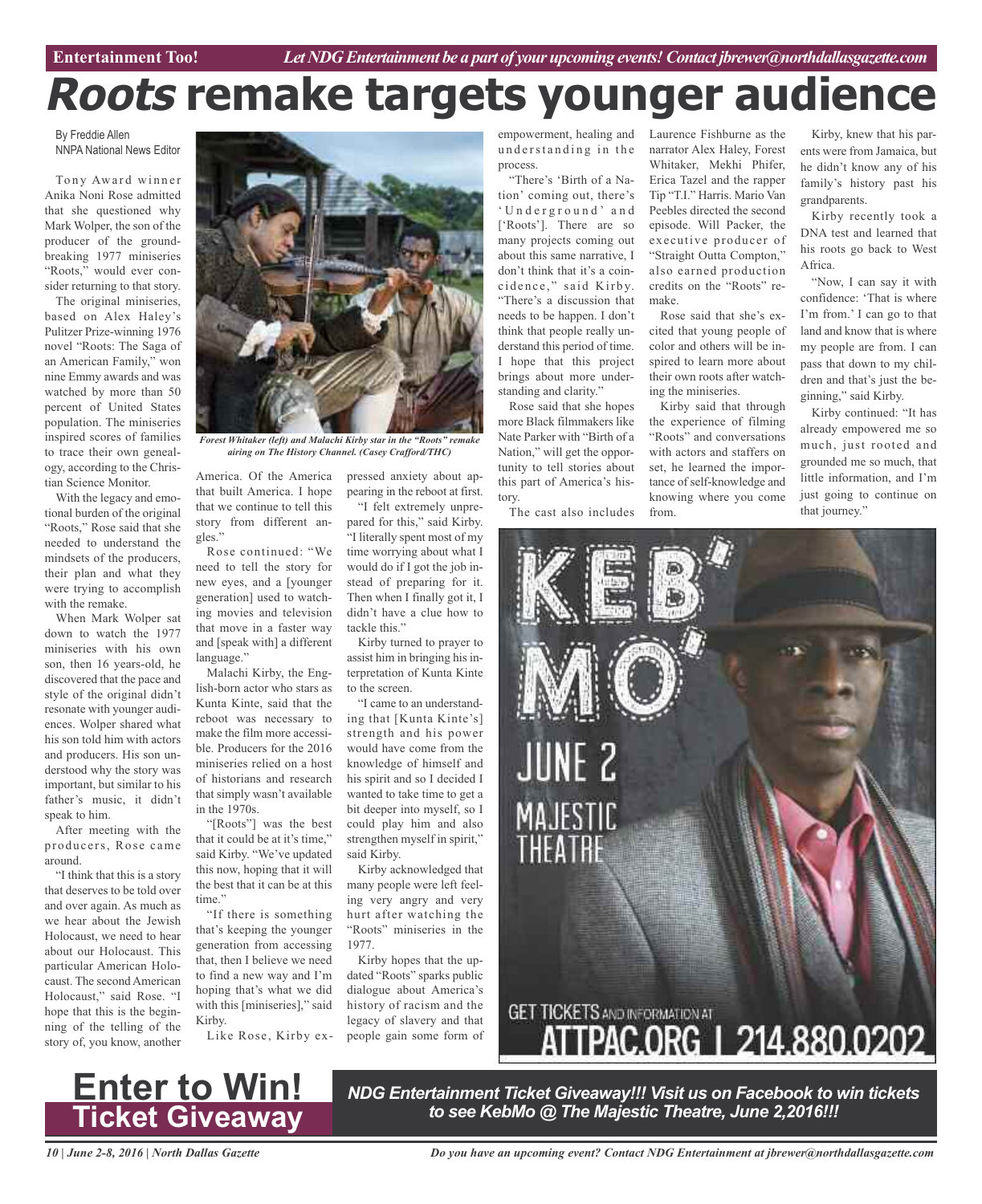## **Parkland honored by Dallas/Fort Worth Minority Supplier Council**

Parkland Health & Hospital System has been recognized by the Dallas/Fort Worth Minority Suppler Council (D/FW MSDC) for its commitment to increasing minority business participation and growth. Parkland was one of 37 entities recently honored at the organization's annual BUY THOSE THAT BUY US (BTTBU) Recognition Breakfast honoring executives, chief procurement officers and supplier diversity professionals for their continued commitment to the inclusion of minority businesses in their purchasing decisions.

Parkland was honored in the area of Best Practices for its implementation of a project for one of its contracted vendors.

D/FW MSDC officials stated that the Best Practice designation was awarded to organizations that provided specific examples of real results with D/FW MSDCcertified Minority Business Enterprises (MBE). The Best Practice entities were recognized for their unique and/or innovative approach to increasing MBE participation and growth. In 2015, this year's 37 honorees spent a combined \$3.1 billion with minority-owned

businesses.

"Parkland's Board of Managers made inclusion of diverse suppliers a strategic priority for the organization," said Indria Hollingsworth-Thomas, Parkland's Director of Supplier Diversity and Ethical Sourcing. "The Board's vision, coupled with the guidance of the executive leadership team, has created a climate of meaningful inclusion"

Hollingsworth-Thomas added that inclusion of MBE suppliers positively impact's Parkland's bottom line as "we strive daily to provide quality healthcare to those who depend on us."

"We understand minority business inclusion is about economic development, expanding the tax base, putting and keeping people employed and enhancing our communities," said James Mining, Senior Director – Supply Chain at Oncor and Co-Chair of the BUY THOSE THAT BUY US ™ Initiative. "It is good for our businesses, our communities and the nation. To realize success, we must continually update our message and marketing to reach more corporations and government agencies to join supplier diversity efforts."

He added that utilizing minority-owned businesses in a company's supply chain provides innovative ideas, more efficient processing and cost-controlling solutions as well as helping build

the North Texas economy. For more information about the D/FW MSDC, visit www.dfwmsdc.com. To find out more about Parkland, go to www.parklandhospital.com



**No Matter How Small** 

Fax Information To: 972-509-9058 Call:

972-432-5219 (Leave Message)

Friail: inquiries1909@gmail.com



### **We buy 1998-2006 Models**

*• Must be in good running condition*

*• Title must be free from liens*

*• Easy steps to follow, hassle free selling processing. No ad posting, no games with dealership sales. • Quick transaction, you get your cash fast. We pay you on the spot.*

**Call today for appointment at your location 1-972-432-5219 Leave message if no answer, someone**

**will get back to you.**

### **Charles Bell named to 'America's Retail Champions'**

AUSTIN – Local small business retailer Charles Bell, owner of Bracken Textiles dba Clothes Mentor in Plano was recognized by the National Retail Federation for his contribution to advocacy and has been named as one of America's Retail Champions.As a Champion, Bell will have the opportunity to fly to Washington, D.C. to take part in NRF's Retail Advocate's Summit from May 23-25.

"Through the America's Retail Champions program, the National Retail Federation is proud to host hardworking small business owners in Washington, D.C.

to recognize our industry's most engaged retail advocates," NRF President and CEO Matthew Shay said. "These men and women truly personify the American Dream, and it is important that Washington lawmakers hear first-hand from retail job and opportunity creators in towns large and small across the country.

"We thank Chuck for taking time away from his business to make sure the voice of retail is heard loud and clear in our nation's capital."

"The Texas Retailers Association (TRA) is proud to have nominated four Texas retailers as a NRF America's

Retail Champion. Their dedication and support of our industry's advocacy efforts on behalf of small retailers is critical to our success. We thank each of them for their efforts and congratulate them for this well-deserved recognition," said George

Kelemen, President & CEO of TRA. The America's Retail

Champions program, now in its third year, honors retailers who make their mark on public policy debates directly affecting the industry.

ET A FRAG FOURNIGE ALEMENTATIV PEN



women: O Stichterand Dischargements intervention O interventional **COMMAND Capabilities and Capabilities** 



in the Metroplex Area We Accept Subcontracting Bids For All Public Works Projects in the Dallas Area. We Are Accepting Applications for Concrete Mixer Drivers and Heavy Equipment Mechanics

**Equal Opportunity Employer**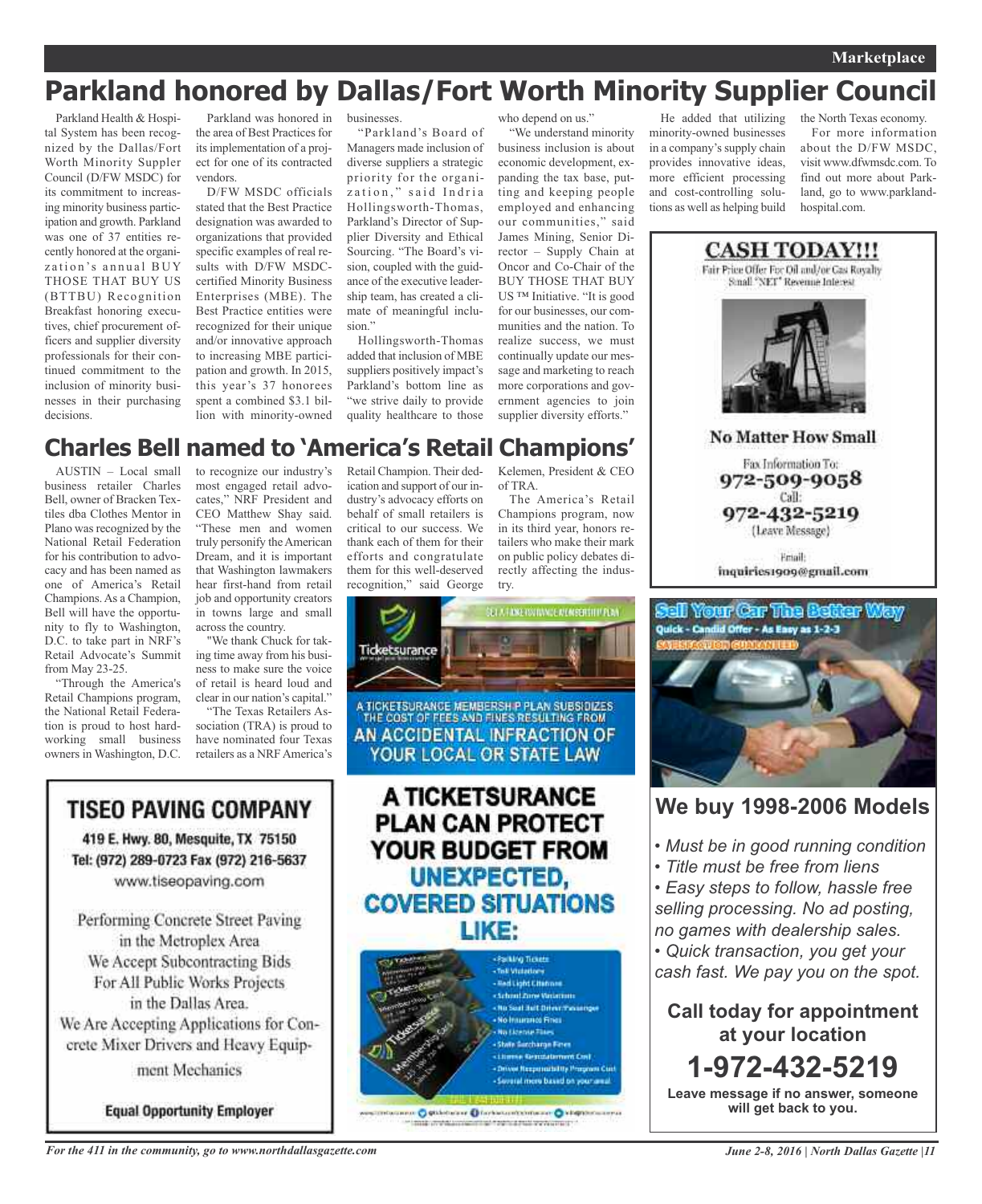## **Hisun Motors Corp. to expand headquarters in McKinney**

The McKinney Economic Development Corporation announced Chinabased Hisun Motors Corporation will expand the company's North American headquarters in McKinney, adding more than

44,000 square feet of warehouse space and 10 new jobs within three years. The expansion is scheduled for completion in October.

"McKinney is a great

are so pleased Hisun is increasing their roots here and bringing more jobs to the community," said Mayor Brian Loughmiller.

place to do business. We lion for real property and The capital investment equals more than \$4.5 mil-

> The debate regarding transgender guests using public restrooms continues to be a top issue for some Dallas residents, expressing their concern about transgender males using women's restrooms. One

business personal property. "We are so glad we moved our North American headquarters to McKinney. The City of McKinney and McKinney Economic Development Corporation have provided assistance in the growth and expansion of Hisun and we are grateful for their continued support," said Jason Sun, president of Hisun Motors Corporation. Hisun, a leading maker of utility-terrain vehicles

and all-terrain vehicles, first moved to McKinney in 2014.

The company's global h e a d quarters is in Chongqing, China. Hisun was founded in 1988 and employs 1,700 people.

### Dallas area. **Residents provide feedback to Dallas City Council in special report**

By: Michael Watts, II NDG Special Contributor

Dallas City Council this week received a report on how much the residents love the city, and a few things that need improving

several hot topics. The residents speaking before the council expressed their concerns regarding transgender people using what they consider to be the wrong restroom. Also a concerned parent is worried about the conditions of schools in the

### **KIRK,** continued from Page <sup>5</sup>

son and I believe he would King Arnold. feel honored about having the Continental Pedestrian Bridge being renamed in his honor. I believe it's a great idea to recognize Kirk by changing the name of the bridge after him for all the work he has done for the Dallas community" said Councilwoman Carolyn

Zan Wesley Holmes Jr, Pastor Emeritus of the United Methodist Church said positive things about the bridge being renamed in Ronald Kirk's honor.

"How appropriate it is to rename the bridge in Kirk's honor. Bridges are walls that are turned sideways. I

thought about the bridges. We came together from the north, south, west and east. We come from different colors. We overcame the barriers to build bridges so we can come together. When we turn walls sideways, we build bridges. We need to come together to build a bridge to honor

resident speaking on the issue expressed concerns over the safety of his daughters using a public restroom.

On an upbeat note, according to a survey by the ETC Institute, Dallas has been voted by the population as one of the best

the council passed the motion for the Continental Pedestrian Bridge being renamed as the Ronald Kirk Pedestrian Bridge.

Days after the motion was carried, Kirk expressed his views about the bridge being renamed in his honor at St. Luke Community United Methodist Church.

"I am very grateful and highly favored to know, that places to live compared to larger U.S cities like Houston, Milwaukee, Tuscan and Forth Worth. According to the survey they believe Dallas is a good place to live, work, play and apparently read - the library system getting a thumbs up.

the city of Dallas wants to rename the Continental Bridge after me, in order to show gratitude for my achievements and contributions throughout the city."

Dedication of the Ambassador Ron Kirk Pedestrian Bridge will be held Saturday (June 4) from 10-11 a.m. at the center of the Continental Bridge. Dallas Mayor Mike Rawlings,

Not everything about Dallas is so popular with the residents. They are not so enamoured with the city's streets, air quality and schools. Given recent headlines, this should not come as a surprise as these are all topics greatly discussed

Congresswoman Eddie Bernice Johnson, former Senator Kay Bailey Hutchison, and the largest gathering of current and former Dallas City Council members ever assembled are expected to attend.

The event – hosted by the City of Dallas, Trinity Trust and the Trinity Commons Foundation – is free and open to the public.

May 30, 2016 Ed Bell Construction is a Dallas based heavy highway contractor doing business in the North Texas market since 1963. With clients such as TxDOT and other local municipalities, we have a strong backlog of work we are currently hiring for the following positions: **Laborers (Earthworks, Underground, Paving) Finishers (Structures, Paving, Paving/Straightedge) Form Setters (Underground, Structures) Slip form Operator Motor Grade Operator Dozer Operators Trackhoe Operators Loader Operators Mixer Operators Roller Operators Field Mechanics CDL Drivers (Tandem, Fuel Truck, Water Truck, End Dump)** Available: multiple openings Rate: Negotiable Must have own transportation Years of Experience required will vary, from 6 months to 2 years (depending on position) **Physical and Drug Screen Required Must have a Clear Background Must be at least 18 years old Ed Bell Construction Company** *An Equal Opportunity Employer* **Must apply in PERSON, Monday – Friday from 8am to 11am @ 10605 Harry Hines Blvd. Please visit our website: www.edbellconstruction.com/careers Or email your resume to: careers@edbellconstruction.com**



### **Same Day Move-In • GREAT Location!! (Dallas)**

STOP PAYING SO MANY FEES! Our rent is FULL SERVICE. We pay for utilities – electricity, heating, air conditioning, and janitorial services … it's all included! No "Plus-E"– No "CAM."NO PERSONAL OR BUSINESS FINANCIAL HISTORY REQUIRED! GREAT DEALS ON ONE-ROOM SUITES! --- STOP PAYING TOO MUCH RENT! (Just North of Downtown Dallas)

• Surveillance Camera • No Application or Application Fees • Five-Page lease - Short & Simple • Extremely Competitive Rates • Same-Day Move-In • Flexible Lease Terms • On-site Management, Maintenance, Leasing and Space Planning • Ample, Convenient Parking • No Credit Check • Beautiful Glass & architecturally unique Building! **Rent Starting at \$199 per month (9.99/sq.ft.)**

Office / Medical Space 1327 Empire Central (@ I-35 Stemmons Freeway) Dallas, TX 75247 (972) 432-5219

Ronald Kirk." At the end of the meeting,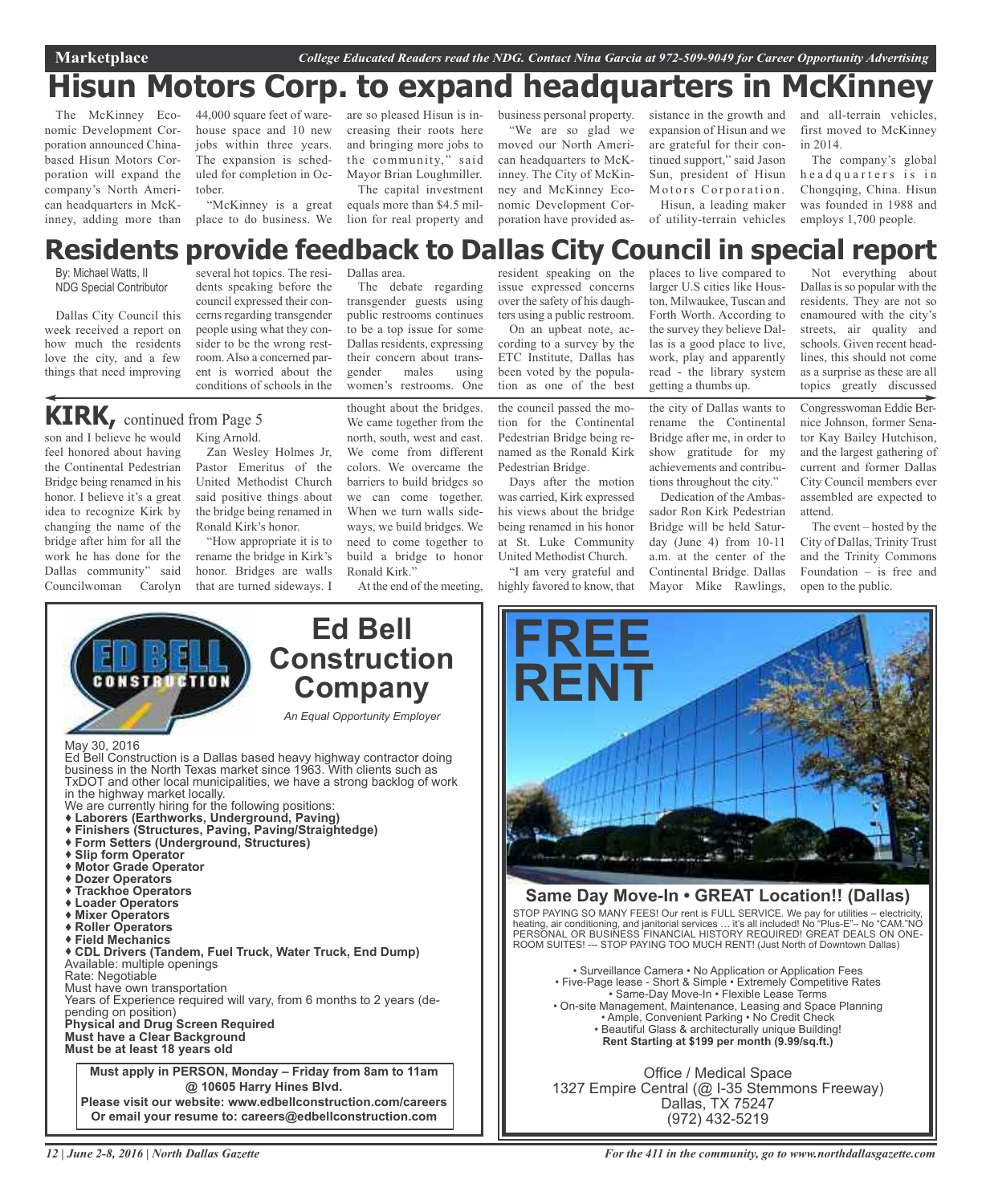### *On a quest for qualified candidates? Contact Nina Garcia at 972-509-9049* **Career Opportunity**

## **Opportunities add up in accounting**

Army veteran and North Lake College graduate Wesley Wilson experienced a life-changing moment on a battlefield in Afghanistan in September 2011. His convoy had just been ambushed; fortunately, he escaped injury. Once back on base, he decided he was ready to move on with his life.

"It put everything in perspective. I thought: if I'm going to live my life, what's the best thing I could do? What do I really want?" Wilson asked himself. "First thing, I wanted a family, but I didn't want the military life."

Wilson left the Army, moved to Texas and enrolled at North Lake to study finance, but after talking to friends and family, he decided to major in accounting instead. "I liked the idea of a better work-life balance that a job in accounting offered. Being a financial advisor meant selling a lot, meeting clients after hours, and bringing in new clients," Wilson recalled. "I wanted something more stable where I could work from 9 to 5."

#### **Careers in accounting add up**

Numbers for the Dallas-Fort Worth indicate that Wilson should find the accounting job he wants in the area. In March 2016, more than 4,200 accounting positions were posting (non-duplicated), according to EMSI. The Dallas-Fort Worth area added 8,400 accounting and auditing jobs between 2001 and 2015 alone.

In the U.S., the number of jobs for accountants and auditors climbed 10.9 percent between 2001 and 2015; in the DFW region, that number grew 29.6 percent during the same period. And in the Dallas-Fort Worth area, the median hourly earning is \$33.31 per hour, compared to \$32.20 per hour nationally.

Wilson, who worked in graphic design in the Army, took his first accounting<br>course in 2014 at course in 2014 at Brookhaven College and enjoyed it. He enrolled in his second accounting class at North Lake with faculty member Stephanie Swaim.



"She's a great instructor," Wilson said about Swaim. "We did practical exercises, and she taught me what I would be doing as an accountant."

Swaim, who also studied at North Lake before she became an instructor at the college, said students in accounting need to learn that what they are studying matters on a day-to-day basis, so she tries to find context in the material she teaches.

"If you're just studying something, you have no idea what it's about. You have no concept of how you might use the information, and it becomes difficult to learn it," Swaim added. "If I just tell them how to apply the material, it's difficult to absorb it, so I try to bring context and relevance to the material."

Swaim said every business needs accounting, and she compared businesses to sports. "Every sport has a score, and accounting is score-keeping for business. You figure out how much is coming in and how much is going out. If students can think about accounting in the way you keep score in business, then they can compare statistics, just as they do in baseball," she stated.

#### **Credentials are critical**

Accounting is a very client-driven business, according to Swaim, and accountants "need to be collegial and detail-oriented. If anything slips through the cracks, it can generate significant errors," she explained.

Wilson said his Army experience as a graphic designer prepared him for a career in accounting: "It taught me to think outside the box, how to talk to people and to be diplomatic."

Cencelia Pierre, an accounting faculty member at Mountain View College, said, "In accounting, you can 'get it' or you can learn it, and some students just 'get it.'" She added that she knew from early on that accounting was for her, and she can tell when students "get it."

"They see how credits and debits work. They have a good work ethic, and that ethic in academia carries over into their work," Pierre said. "I love students who walk into my office because those are the students who have a keen interest in learning. Students who seek me out, ask for help and ask questions--they get it instinctively, or they roll their sleeves up to get it."

Pierre teaches the CPA Starter program for the Dallas County Community College District. The program is designed for people who already have a bachelor's degree or higher credential, and it is required by the state in order to get a Certified Public Accountant's license. Mountain View is one of only four institutions that are allowed to administer the program. Pierre said her students have a variety of academic backgrounds.

"We have a lot of students who have undergraduate degrees in accounting. Others have degrees in economics and finance – and some even have law degrees. The ones with law degrees realize there are not enough jobs for attorneys and that there are more opportunities for CPAs, so they take our course," Pierre added.

#### **Accounting is a career that's going places**

Valerie Marembo enrolled in the CPA Starter program after she earned a bachelor's degree and a master's degree in business administration from a university in Canada. She said one of the best things about accounting is that "accountants are always in high demand. I never had a tough time finding a job. It's highly transferable, and you can work anywhere in the world."

Marembo said she hopes to work in corporate Amer-

ica, and eventually she wants to work overseas, maybe in China, after she takes the CPA exam later this year. "I want to travel, and that's a big sell in accounting," she stated. "The work pays well, and with little tweaks, I could do it anywhere."

Swaim said accountants can choose from several areas of specialization. "Accountants, like lawyers, learn a bit of everything and then specialize. When I was an accountant, I went into audits. Tax and forensic accounting are specialties, too."

Wilson, who is enrolled at the University of North Texas in a dual bachelor's and master's program, said he would like to go into tax after he gets his CPA credentials. "Eventually, I would like to work for the federal government because I could retire in 14 years, since the government would count my military service," he added.

Pierre said students also can opt to get an accounting certificate. "That would give those who are sharp and committed a foot in the accounting world. They can go to a small company and work as bookkeepers, or they can go to corporate America and become entrylevel accounting clerks," she added. "But those who earn an associate degree in accounting have an edge over those who complete a certificate. In the corporate world, the associate (degree) commands a little more respect. Obviously, it depends on the individuals involved and how well they sell themselves."

Wilson said the firefight he was in was an "eye-opening experience. Every time I left the base, I would think about what I wanted to do with my life. It put everything in perspective." He found his passion in accounting and hopes to start a family in the future, too.

For more information about the accounting programs at North Lake and Mountian View colleges, contact Stephanie Swaim at sswaim@dcccd.edu or Cencelia Pierre at cpierre@dcccd.edu.



**Attention Suppliers of Goods, Services and Construction**

**Review Competitive Opportunities at www.bidsync.com**

**www.garlandpurchasing.com**

**972-205-2415**



• Competitive wages<br>• Array of benefits<br>• Education incentive pay<br>• ...and more

REGISTER ONLINE TO TAKE THE CITY OF IRVING'S NEXT CIVIL SERVICE ENTRANCE EXAM

### *www.cityofirving.org*

*The City of Irving does not discriminate on the basis of race, sex, religion, age or disability in employment or the provision of services.*

#### **Statewide African American Press\Association is seeking a statewide sales representative.**

The Texas Publishers Association is seeking a statewide sales representative to

represent the overall sales objective for the organization. Individual must have a proven sales track record with local and regional sales strategies.

Also the individual must be:

- A self-starter
- Have excellent written and verbal communication skills
- A visionary
- Professional

• Have excellent organizational skills Previous advertising agency and direct sales experience a plus. Position is commission based.

Serious inquiries only. **Please email resume to inquiries1909@gmail.com or leave a message for the position at 972-432-5219.**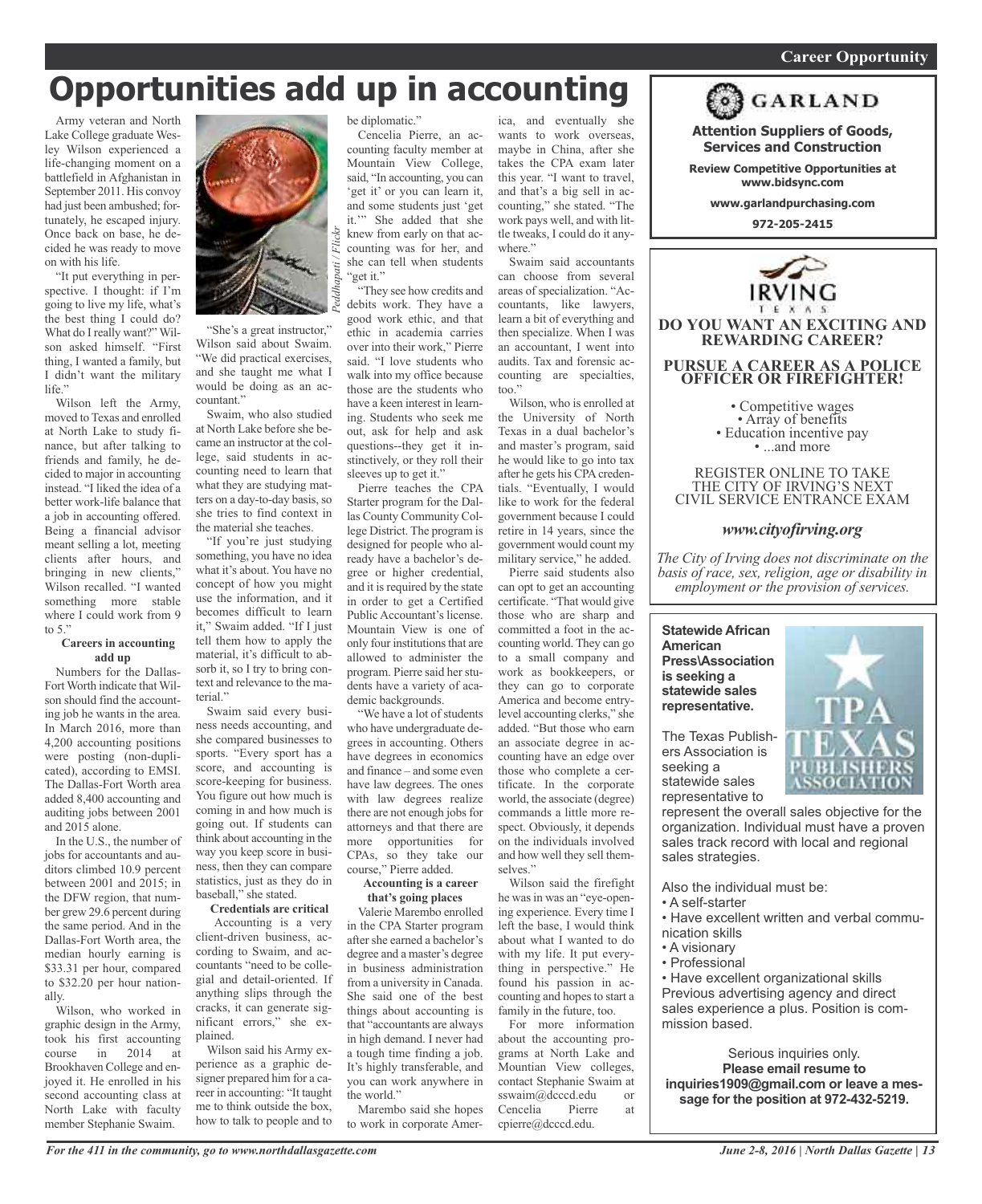### **BETHEL BIBLE FELLOWSHIP, CARROLLTON (A PLACE TO BELONG)**

#### **June 5, 9:45 a.m.**

You're invited to our Sunday Morning "Prayer and Meditation" followed by Morning Worship Service at 10 a.m. See what God is doing through and with us; you will be blessed.

#### **June 5, 12 Noon**

How do you impact others? Join us Sunday at noon in Bible Study; Senior Pastor Woodson or Pastor Brenda Patterson will teach a series on "Design for Discipleship, Book 3 and Chapter 2."

Learn how to introduce others to Christ and make Him known to them; to help others know and grow in God's word; and to give others clarity and direction.

#### **June 8, 7 p.m.**

Join us in Wednesday's Prayer and Bible Study Class with Senior Pastor Woodson and Pastor Brenda Patterson teaching a series on "Design for Discipleship, Book 3 and Chapter 2." Spiritual maturity is God's desire for you. It's Time to Grow; Ephesians  $4.12 & 8.13$ 

Dr. Terrance Woodson, Senior Pastor 1944 E. Hebron Parkway Carrollton, TX 75007 972-492-4300 www.bethelbiblefellowship.org

#### **CHRIST COMMUNITY CHURCH IN RICHARDSON**

 $\mathcal{L}=\mathcal{L}^{\mathcal{L}}$  , where  $\mathcal{L}^{\mathcal{L}}$  , we have the set of the set of the set of the set of the set of the set of the set of the set of the set of the set of the set of the set of the set of the set of the set of

#### **June 5, 9 a.m. and 11 a.m.**

You're invited to join us for morning worship as we praise and worship God for His blessings.

#### **June 8, 7 p.m.**

Join us at 12 Noon with Rev. Viveca Potter teaching on the Word of God; come back at 6:45 p.m. for Corporate Prayer and stay for

### **June 16-14**

FREE for ages 10-16, Dallas Leadership Training. Call the church for more information and to register.

Dr. Terrence Autry, Senior Pastor 701 Centennial 972-991-0200 Richardson, TX 75081 www.Christcommunityrichardson.org

#### **FELLOWSHIP CHRISTIAN CENTER CHURCH IN ALLEN "THE SHIP"**

 $\mathcal{L}_\text{max}$  , which is a set of the set of the set of the set of the set of the set of the set of the set of the set of the set of the set of the set of the set of the set of the set of the set of the set of the set of

**June 5, 8 a.m.** You're invited to join us at our main campus at 200 West Belmont Drive for Morning Worship Services followed by our Sunday Worship Services at Bolin Elementary School in Allen, Texas 75002 for our Hype Academics Awards; bring someone with you, you will be blessed.

**June 6, 7 p.m.**

Holy name.

**June 8, 12 p.m.** Join us in our Wednesday's 12 Noon-Day Live, Prayer and Bible Study and/or our Wednesday Night Live, Prayer and Bible Study at 7 p.m. to learn more about God's Word at the Joycie Turner Fellowship Hall, 200 West Belmont Drive in Allen. Be encouraged by God's plan for your maturity and His glory; and most of all, be prepared to grow.

Dr. W. L. Stafford, Sr., Ed. D.

 $\overline{\phantom{a}}$  , and the set of the set of the set of the set of the set of the set of the set of the set of the set of the set of the set of the set of the set of the set of the set of the set of the set of the set of the s

**INSPIRING BODY OF CHRIST CHURCH, Let's Go Fishing! MATTHEW 4:19**

**June 5, 7:30 and/or 11:30 a.m.** You're invited this Sunday as we praise, worship, honor and magnify God's

5705 Cheyenne Drive at Bolin Elementary School in Allen 75002 for Sunday Morning Worship and the Admin. Building Address is 200 W. Belmont Drive Allen, TX 75013 972-359-9956 www.theship3c.org

Senior Pastor

Join us in Monday School as we grow in God's Word and learn what God has to say to us.

Pastor Rickie Rush 7701 S Westmoreland Road Dallas, TX 75237 972-372-4262 www.Ibocchurch.org  $\mathcal{L}$  , and the set of the set of the set of the set of the set of the set of the set of the set of the set of the set of the set of the set of the set of the set of the set of the set of the set of the set of the set

#### **MT. OLIVE CHURCH OF PLANO (MOCOP)**

### **June 4, 10 a.m.**

Ladies, you're invited to our Testimonial Tea Service. This will be a time of a quiet moment in the present of the Lord. Call the church for details.

#### **June 5, 10 a.m.**

Join us for Worship Service as we praise and worship God for His Honor and His glory; and don't forget to comeback at 7 p.m. for our Brazilian Church.

#### **June 8, 7 p.m.**

You're invited to our Wednesday's Bible Study class; you will learn what God has to say to us. Come to be encouraged by God's plan for your spiritual growth and His glory.

Pastor Sam Fenceroy

### Investors Liquidation Sale: **Laurel Land Cemetery Burial Plot For Sale (one space) Section # 3, Space # 15, Lot # 20**



Laurel Land Cemetery charges for cost of single Plot: \$3995.00 Discount Amount, if you act right away: <\$1745.00> (your savings) Your Cost: \$2250.00

> **Call Today! 972.432.5219** (leave message,if no answer)

Senior Pastor and Pastor Gloria Fenceroy 300 Chisholm Place Plano, TX 75075 972-633-5511 www.mocop.org

#### **MT. PISGAH MISSIONARY BAPTIST CHURCH**

 $\mathcal{L}_\text{max}$  , which is a set of the set of the set of the set of the set of the set of the set of the set of the set of the set of the set of the set of the set of the set of the set of the set of the set of the set of

#### **June 6, 9 p.m.** Join us for our Intercessory

Prayer Ministry and our Monday's Conference calls.

R. W. Townsend, Senior Pastor 1020 Sherman Street Richardson, TX 75081 972-241-6151 www.dallasmtpisgah.org

#### **SHILOH MBC IN PLANO (WHERE COMMUNITY BECOMES FAMILY)**

#### **June 6-10, 6:30 p.m.**

Parents, our theme this year for Vacation Bible School (VBS) for age 3 through adult is "I've Got Talent: Showcasing My Work for Jesus". Call the church for details or see a minister after morning service on Sunday.

#### **June 8, 7 p.m.**

You're invited to our Wednesday's Bible Study to learn more about God's Word. Come and be encour-

#### See CHURCHES, Page 16



Kedra A. Flowers CPA PC

### www.**IRSsafe**.com

NDG now has a "Special Advertising Package"for churches and non-profit organizations that need to let the community know about your Special Event.

### Opportunity You Can Measure...

### **Church Events**

- Church Anniversary
- Pastor's Anniversary
- Women's Day
- Men's Day

### **Non-Profit Org. Events**

- Fundraisers
- (Concerts)
- Special Events
- (Personal or Community)

### Special Rate \$199

(Black & White, per insertion) Ad size - 4.905"x 6"(Quarter Page, B&W) (NOTE: Color Ad \$75 extra per inserion) Production disclaimer - NDG ad meake-ready is not included in promotion. Layout/production of "copy ready"ad will be a nominal extra cost. E-mail ad copy to: Marketing@NorthDallasGazette.com or call our Marketing Department today! 972-509-9049



### **Church Happenings www.NorthDallasGazette.com**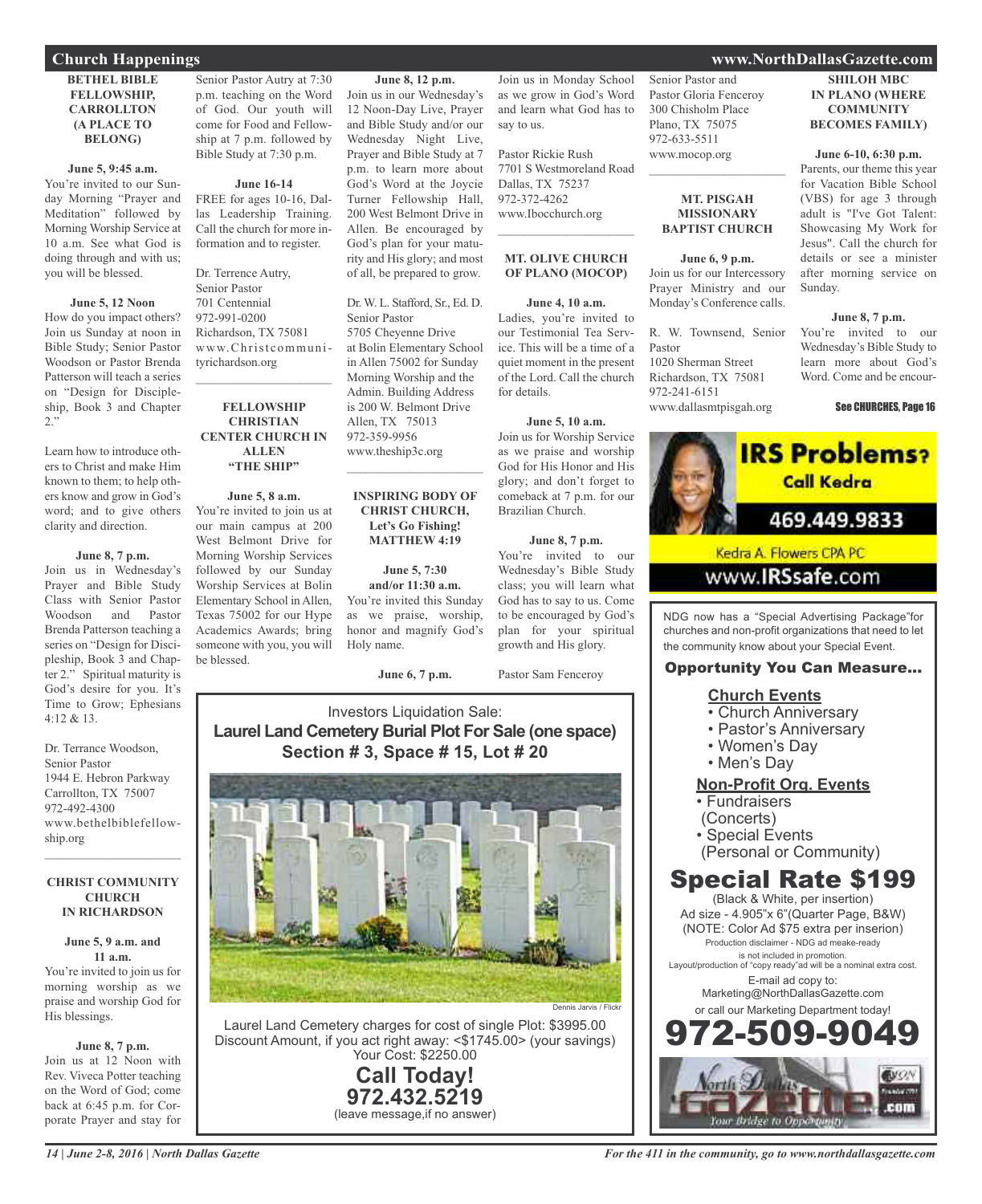### **www.NorthDallasGazette.com Church Directory**

# **Words of wisdom for 2016 graduates**



*Send email to: businessoffice@ northdallasgazette.com to sign up for Sister Tarpley's weekly electronic newsletter.*

Congratulations to the 2016 graduates from Kindergartner to Elementary School to Middle/Junior High School; from High School to a College/University or Trade School and from a College/University to a school of higher learning or the workforce.

As you reach another crossroad in your life, remember to draw on wisdom found in "The Bible." The Bible "Is the greatest instruction book you will ever read and study. "All Scripture is given by inspiration of God, and is profitable for doctrine, for reproof, for correction, for instruction in righteousness . . . II Timothy 3:16-17  $(KIV)$ 

I have learned that true success goes beyond the trappings of wealth, power, and prestige; it is honoring God in your everyday life.

It's honoring Him in your home, your school, your workplace, at church, and in your community.

An unknown author once said of the Bible: The Bible, "Contains the mind of God, the state of man, the way of salvation, the doom of sinners, and the happiness of believers. Its doctrine is Holy, its precepts are binding, its histories are true and its decisions are immutable." "Read it to be wise, believe it to be safe, and practice it to be Holy."

The Bible contains, "Light to direct you, food to support you, and comfort to cheer you. It is the traveler's map, the pilgrim's staff, the pilot's compass, and the soldier's sword. In The Bible paradise is restored, Heaven is opened, and the gates of hell disclosed. Christ is its main object, and the glory of God is its end."

The Bible should, "Fill the memory, rule the heart, and guide the feet." "It is a source of wealth, a paradise of glory, and a river of joy."

The Bible is given to you in life, it will be opened at the judgment, and it will be re-

North Dallas Gazette takes a moment to reflect on the past with **Historical Perspectives from Sister Tarpley** Hear what it was like growing up in <sup>a</sup> very different Dallas when Booker T. Washington was <sup>a</sup> black school. Sister Tarpley graduated frm there and went on to college and later became <sup>a</sup> city councilmember in Carrollton.

membered forever. It involves the highest responsibilities; it will reward the greatest labor; and it will condemn all who trifle with its sacred contents."

Many people have what seems like insurmountable problems, they have life pressures. The Bible says, "If my people, which are called by my name, shall humble themselves, and pray . . . II Chronicles 7:14 (KJV)

I believe that if people reverenced the Scriptures as they once did, this world would be a much better place for everybody.

Secret to Happiness— Learn to: 1) Trust God in the face of adversity. 2) Forget the unpleasant things that come into your life. 3) Apologize if you believe that you have offended someone; believe that a sincere apology is the superglue of life. 4)



*Two graduates, Khiyan Gray, mother, Ms. Shanel Gray; and Chance Jones, mother, Ms. Christina Jones, with their teacher Mrs. Maria Cunningham from Ann Windle School for Young Children, Denton I.S.D.*



Admit an error; and do your best to learn from them. 5) Try your best to Avoid mistakes. 6) Listen to advice; and ask God to help you make the right decision. 7) Keep your temper (God said to be yea angry and sin not. 8) Shoulder the blame. 9) Make the best of things. 10) Maintain high standards. 11) Think first and act accordingly. 12) Put the needs of your family and others before your own. 13) Forgive and forgive some more. 14) Pray without ceasing for family, friends, church members, leaders of your church and leaders our country. In Four Steps: 1)Ask God

to show you Self-Realization, how undone am I? What to say, do, act, and how to talk. 2) Learn to make Quality Decisions based on God'sWord, not on what you have or what you don't have. 3) Ask God to, Renew Your Mind, "Turn on the light from Heaven, show you the truth so that you may see, walk, talk right, and help to get away from the Spirit of Covetousness. 4) Ask for help to Build Boundaries. Be selective of people, places and things; help in where you go and what you do. Stay with God's thoughts, and hold to His unchanging hands.







Īsiah Joshua, Jr. Fustor

SMBC: A church Focused on Excellence while Teaching the Word. Preaching the Gospel, Reaching the World

Worship Times: 8 and 11 a.m. Sunday School: 9:45 a.m. Mid-week: Wednesday at 7:00 p.m. Youth Church: Every 3rd, 4th, and 5th Sunday at 10:45 a.m. AWANA: Wednesday at 6:30 p.m. Contact Information: 972-423-6695 www.smbcplano.org

**Look for NDGTV at NorthDallasGazette.com**Second Keyboardist Needed: Please CaB For Info DE Fellowship Christian<br>BIB Center Church ww.theship3c.org 972.359.9956 200 W. Bernsht Drive . - Allen, TX 75013 A Kingdom Building Church Early Morning Service Sunday Morning Worship 0 W. Belmunt Drive **Novy Demectors** Alice TX 75013 1450 Ethnologies Detroit # 00 a.m. Allen, 1X 75002 Wadnasday Night Live **DO W. Retroem Days** Allen, TX 75013 Tv. Wit., Theft

*For the 411 in the community, go to www.northdallasgazette.com*